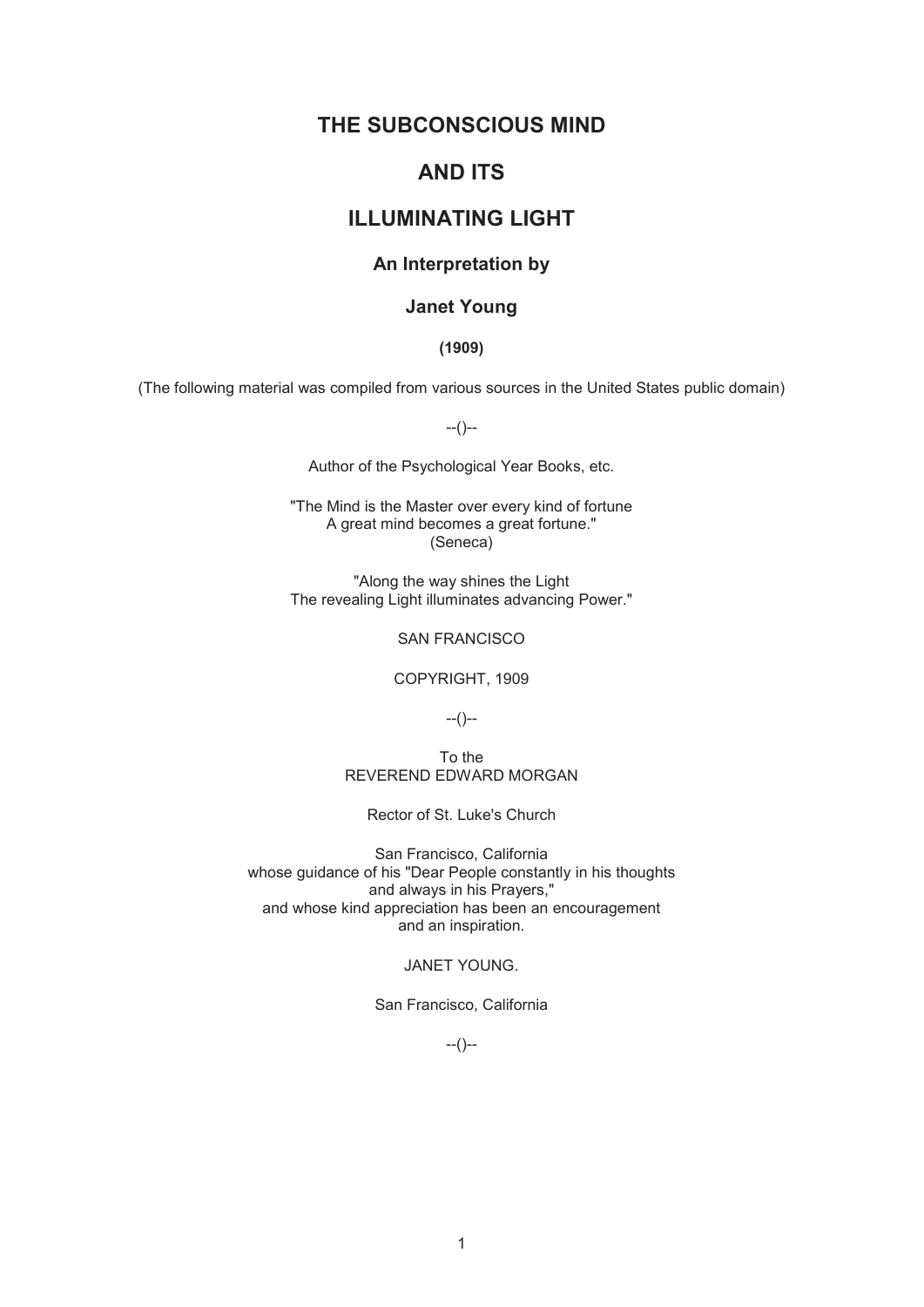#### **Contents**

--()--

#### **Foreword**

Awakening the subconscious powers releases masterful forces. The subconscious region of the mind is capable of independent action. The Universe is governed by Law. The Universe of being is subject to Law. The Laws must be followed.

The subjective powers respond to suggestion. Mankind is divinely endowed with dominion and Reason must control. These spiritual powers are given to manifest God on earth and for use. To obtain the highest results, the objective and subjective minds must act in harmony and for Good.

Faith in, and the realization that we have these powers and clear thought directed by the will power persistently maintained demonstrates ideals and proves the revelation.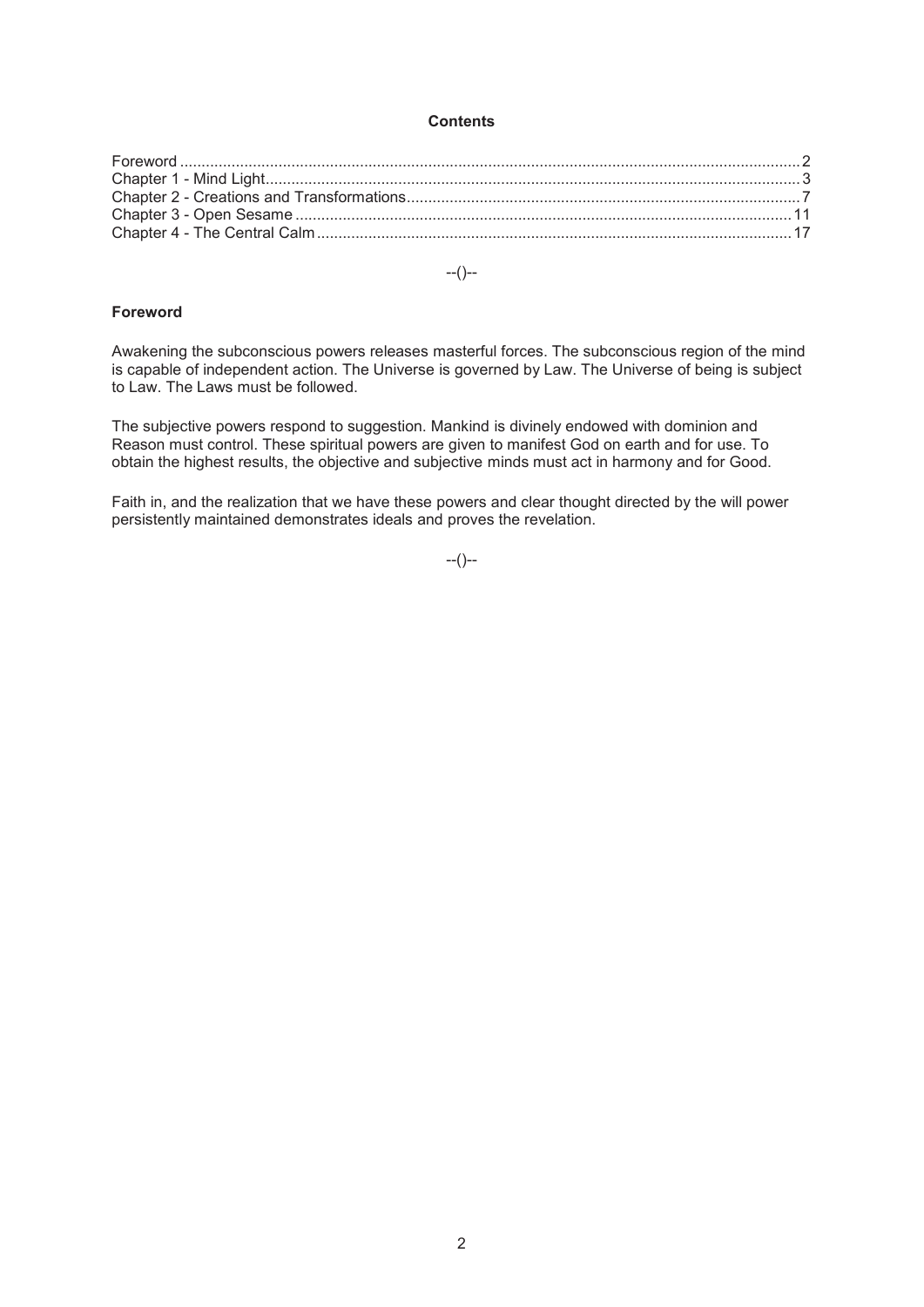#### **Mind Light**

And God said, Let us make man in our image, after our likeness, and let them have dominion over all the earth. So God created man in his own image, and breathed into his nostrils the breath of life, and man became a living soul. The Bible: Genesis.

Ask and it shall be given you; seek and ye shall find; knock and it shall be opened unto you. For every one that asketh receiveth, and he that seeketh findeth and to him that knocketh it shall be opened. The Bible: St. Matthew.

Jesus answered them, Is it not written in your law, I said Ye are gods? The Bible: St. John.

The manifestation of the Spirit is given to every man to profit withal severally as he will. The Bible: Corinthians.

A great and sacred Spirit talks indeed within us, but cleaves to its divine original. Seneca.

The Mind is magnetic and draws to itself whatever it most earnestly determines. To distinguish its different aspects, that part of the mind in daily use has been termed the objective, and the region that does the deep thinking the subjective mind. The subjective has been proved to be capable of independent action. The earth is circled with invisible etheric magnetic currents an intermediary in transmitting energy proved in wireless. The Ether is a divine agent for the use of mankind to sustain life and to utilize its properties for the betterment of life. The mind through intelligent concentration may connect thought with these limitless etheric currents or spiritual forces belting and encircling space. These forces are governed by the Law that Demand creates supply. To demonstrate Mind Power knowledge of the Law is essential. We must feel our identity with Divine Powers through the indwelling spirit. Faith must be maintained. Every thought is a force thought connects with these ether vibrations and attracts results according to the quality of the thought sent out.

Concentration upon ideals reiteration that power is inherent only awaiting recognition understanding that faith controls these forces or Infinite Power manifesting in mankind and the higher spiritual law, will establish the answer according to the intensity and activity of the will of the seeker. We know that these etheric currents permeate all space and all life and substance, and that by means of these waves of energy encircling and belting the earth vibrations and impressions are conveyed to the mind responding to the direction of the thought and will intelligently directed.

Jesus taught the knowledge of these spiritual forces and authorized their use.

Mind Light may command a continuous field of intelligence and activity. The Powers of the subconscious or subjective mind or Soul are now being more generally understood. Its means of information must be of Divine Origin, as it can be accounted for and explained in no other way. Through its agency Divine Power is communicated by enabling the mind faculties to advance in the comprehension of modes of energy determined by the nature and direction of the Will. God created man in His own image, image is a counterpart. The Spirit was breathed into man by God Himself when we became living souls and were given dominion over things so we have Divine Authority for its command and control and it becomes our privilege to study the laws and demonstrate the powers of the subconscious activities. Practical results are now demanded and its principles apply to all things for Use and the betterment of life. Practical results may be evolved from our "ever increasing Divinely Created powers which our intellect will more and more enable" us to manifest in accomplishment for good and the betterment of life for the many.

The foundation of all religion is the same, whether we consider mankind as a reflection of God or a partaker of the attributes of Divinity, or mankind created in God's own image or counterpart.

Knowledge and understanding of the Subconscious Mind Powers bring God nearer to mankind by demonstrating our God given powers. All Life is an advance each receptive mind forwarding the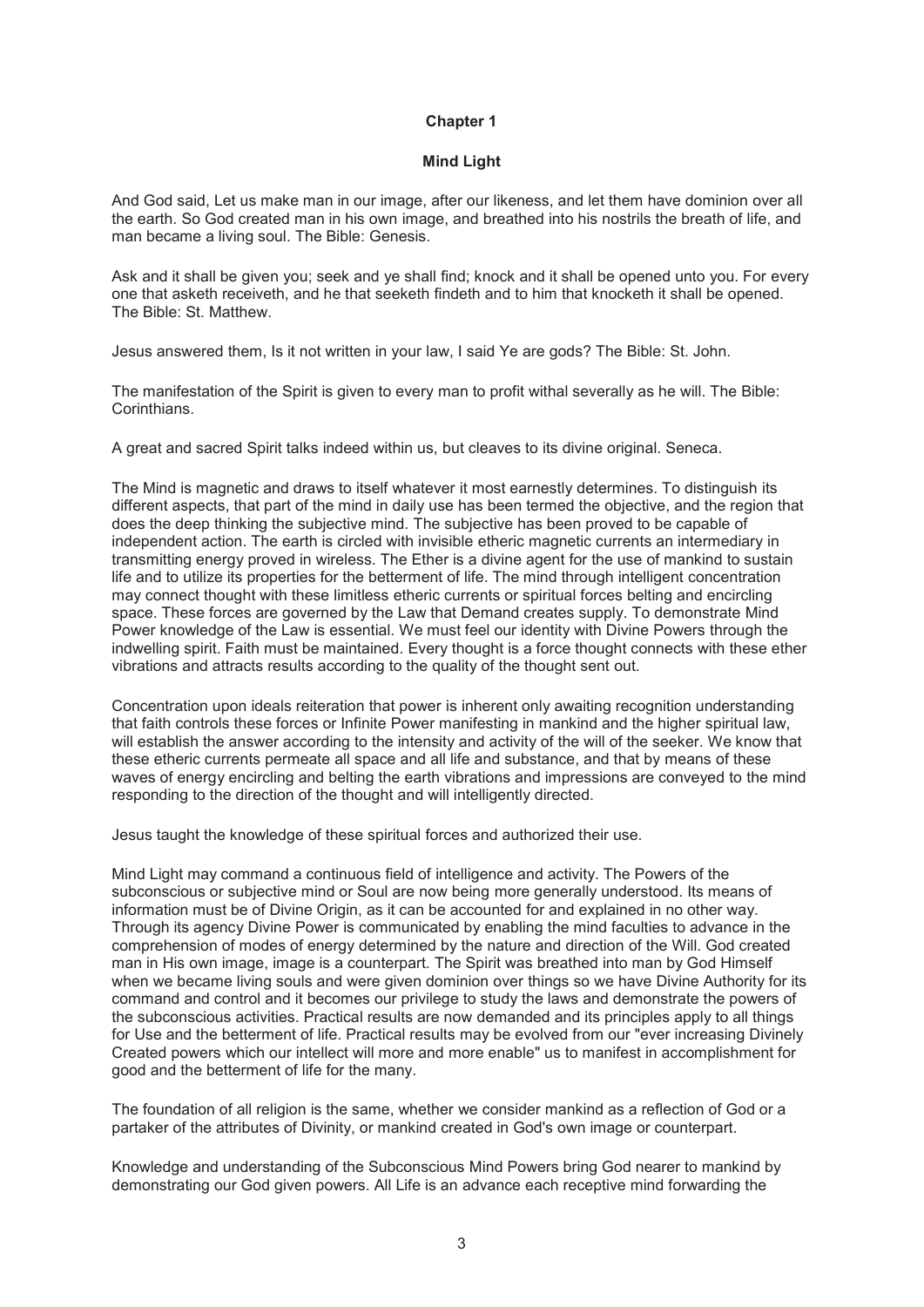thoughts that have been thought before broadening the mind and proclaiming progress. Illuminating Light comes from the Divine spheres of Higher Intelligence. Divine Orders of beings exist who guard, guide and overwatch mankind, respond to entreaty and trust and reveal the mysteries of God by spreading the knowledge of Him to all seekers, through thought communion apprehended by the intellect. Concentrated thought attracts the assistance of these helpers and forces through the energy of mental action which qualifies self-realizing spiritual Power, imparting wisdom and understanding through prayer and demand, that is, claiming by right of our Divine Powers the fulfilment of the Promises that if we ask and seek we shall Receive and Find.

The electric ether is a medium or agent and transmits energy, and individuals may control and use this vibrant force. The objective mind plans, and the subjective brings ideas to the surface of thought to evolve the plans into action. The objective mind desires things, and the subjective unfolds thoughts to realise them. By these upward steps advance is made along the way of mind privileges to will and demonstrate ideas, mental images and plans. "One may think while they act and act while they think."

Investigation discovers new phases of knowledge and discerns more subtle expressions of intellectual capacities. To whatever the mind is most persistently directed will it respond in a reflex action of results corresponding to directed will and thought.

Deep feeling arouses the emotions and is a mode of energy. Advancing knowledge and understanding discerns more subtle elements of these energies, as the perceptions become keener.

Awakened latent energies may determine health and promote material conditions, and are the magicians who shall cause the daily life to blossom into realities. Early writers taught that the mind may condition the ethereal substance of which electricity is a constituent, converting man into an apparatus of enormous power and explaining the accomplishment of the seemingly impossible. This admits of no analysis. The unknown quantity is the Logos or Word. Thoughts will offer their services if ideas and plans are projected, that is, pictured in thought and given attention showing wisdom more than human. We must have practical effects and we have Biblical authority for asserting that the Higher Intelligences, acting under God, respond to demand. The Holy Spirit or Soul was breathed into man by God Himself when we became living beings. Along the Way shines the Light. The more intense the thought the greater the power of its vibrative effect to attract what we persistently seek.

We are active centers for the magnetic element of concentrated thought to manifest the Law of Attraction. To obtain its help, dwell constantly upon its reality. ''Opportunities will come as if they were ordered," and you will see forming about you the conditions which you desire." The subconscious region seems to represent the supply center, the objective the demand center of the universe of being. We must form a mental or "mind picture" of our ideals and hold it continually in thought until it manifests in reality. The electric ether transmits energy and individuals may use this vibrant force. There is a counterpart in the invisible corresponding to ideals, that may be transformed into realities in the visible world. The mind must be prepared to expect and receive impressions.

A Hierarchy of Divine Orders of Beings communicate intelligence through thought Communion of Saints. By their ministry blessings prolific in abundance descend, an ordained bond of union between the seen and the unseen. Meditation preceding concentration may center the mind upon the nature and direction of the thought. Harmonious thought must prevail and preside and all contrary conditions banished and avoided. Joy is a constructive element and awaits recognition. Whatever thought is sent out returns in like quality in result, and draws in force in proportion to projected propelling vibrations. "The ether governs organic life and transmits and receives sensory impressions, directed by the consciousness." It was known to the ancient philosophers as well as modern scientists that the ether is the source of all energy and of the nature of electricity. Under the direction of the will, which is also composed of subtle and varying aspects, it may be directed to wonderful results.

The ether seems to supply the force through which the spiritual manifests in the material. Science has now demonstrated that "etheric radiations accompany the exercise of the highest faculties of the soul. These etheric radiations entirely pervade all the elements of this universe and is the agent in the production of all phenomena. This etheric force gives energy and power to act. This etheric fluid is diffused throughout the universe acting upon the body and penetrating even the nervous system." I believe it to be the Spirit or Breath breathed into us by God Himself when we became living souls. "In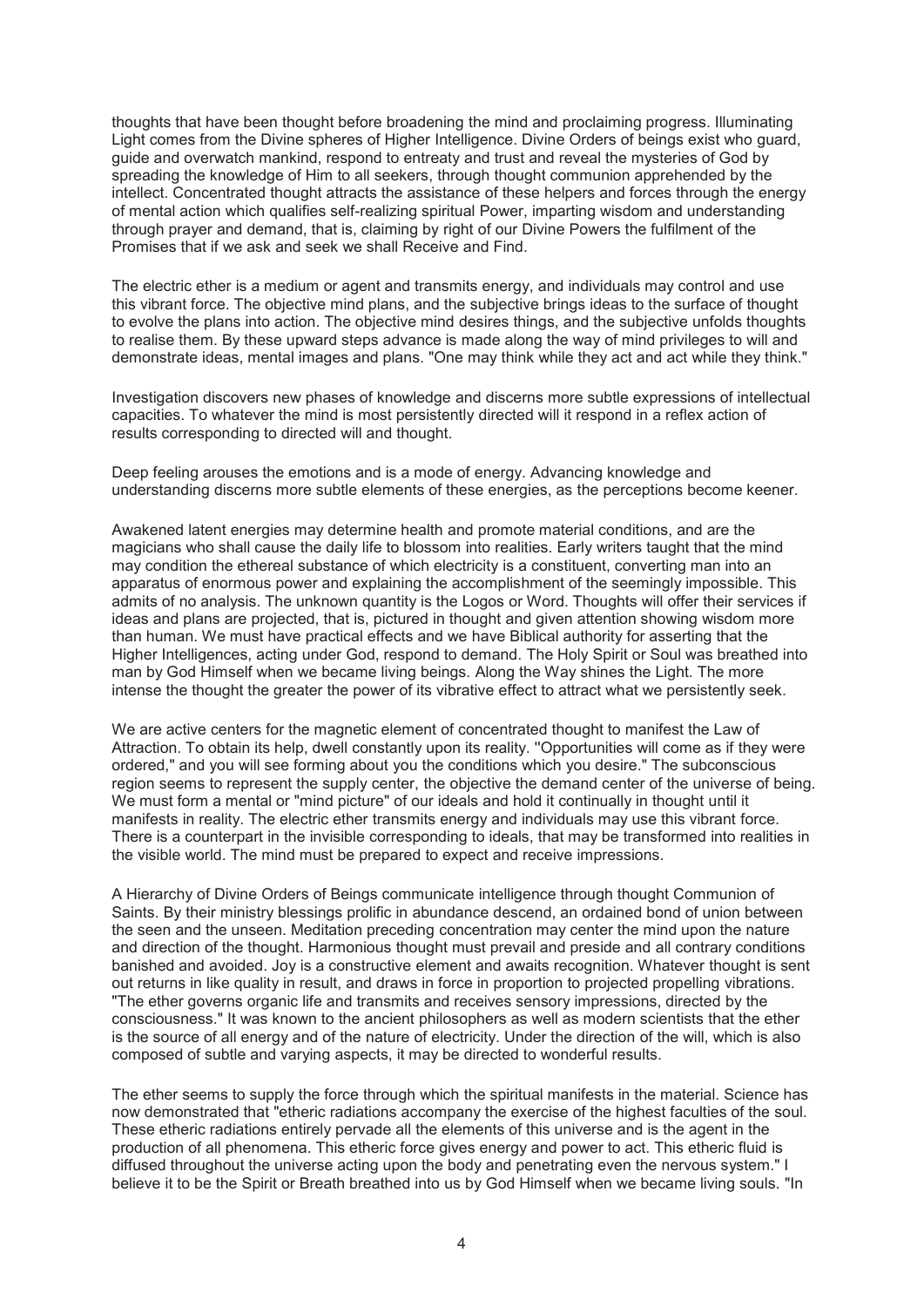the human body it manifests properties analogous to those of the magnet. There is a continuous exchange of forces going on between the living organism and its etheric surroundings. Through the activity of this subtle fluidic element intellectual conceptions are transmitted. Life is directed by the radiation of this force. "Etheric groupings peculiar to each living organism have an influence upon the vibrations of the invisible ether." Thus explaining the process of vibratory effects and activities and their method of action independent of the conscious mind through the subconscious self-realizing powers. A Divine world plan to guide the affairs of life. We know the subconscious or spiritual mind has powers of action independent of the conscious mind. The subconscious or spiritual forces impart knowledge and wisdom to direct it to the earnest seeker. This superior reason, this self-realizing consciousness is God in ourselves a guide in the affairs of life. Happiness and the beautiful things of this world are intended for use and all right methods should be studied and adopted to attract them. Thinking creates ideas directing the faculties of the mind at will. The vibratory ether transmits the thought, it interpenetrates the plane or sphere corresponding to the idea sent out, and answering perceptions are communicated. This appears to be the method of the mind process. Specific instructions given the subjective mind that in conscious contemplation does the deep thinking, brings the information before the objective mind or that part of the mind in general use. Train and use these subjective powers the Divine Medium through which ideas may be received. The celestial energy of the mind attracts power through which we conquer.

Roused into activity by auto-suggestion, which is mental conversation with the subconscious and conveys instructions and requests, the subconscious generates and communicates answering replies. Intense feeling awakens latent faculties. Knowledge of the laws governing the subjective powers may control events. Persistency in seeking for opportunities creates them. The Infinite communicates with the finite through the spirit or soul, manifesting in mankind as the subconscious region of the mind. "Spiritual gifts given to every man severally as he will." Occupying the mind with high ideals attracts perceptions from higher realms the Divine Principle realizing in mind imagery. Faith imparts power. The Holy Spirit is an amulet always about us the reward is manifest. The soul or subconscious is God in ourselves. Health and strength of body and mind may be augmented by keeping in mind this thought, "Things are as real as you make them." The function of the mind is to guide the will. Its laws may be mastered to guide the daily life. Contemplation produces a radiation of energy to the consciousness. To ask or demand, claiming by right of Divine Authority through the Promises is to receive force and wisdom. Possibilities and miracles are the same a means to demonstrate Power. To cultivate repose and calm thought conserves energy. The great world religions show an identity of essence.

Saints make real the unseen world. Force, powerful as electricity, resides in the individual will.

As we advance along the path of self-knowledge, the more the serene mind serves the rightly directed will. "The resources and depths of the subconscious are unfathomable and unlimited. It is the dominion of free will and must be controlled by Reason."

Knowledge of its governing laws is essential.

Persistency in auto suggestion reiteration of faith and acknowledgment of its powers and self-mastery are necessary to control and command its services.

With added perceptions higher radiations are presented and discerned. Knowledge follows Demand, that is, by claiming the fulfilment of the Promises that if we ask and seek we shall receive and find thought and will establishing Power. "The word necessities has expanded."

The objective mind observes and reasons upon plans and ideals, then by suggestions to the subjective receives intuitions and answers of illuminating thought.

The subconscious communicates with unseen powers. By concentration and reiteration of faith continuous power may be realized. "Auto suggestion is the great psychological miracle." "The inspiring suggestion blesses him that gives as well as takes."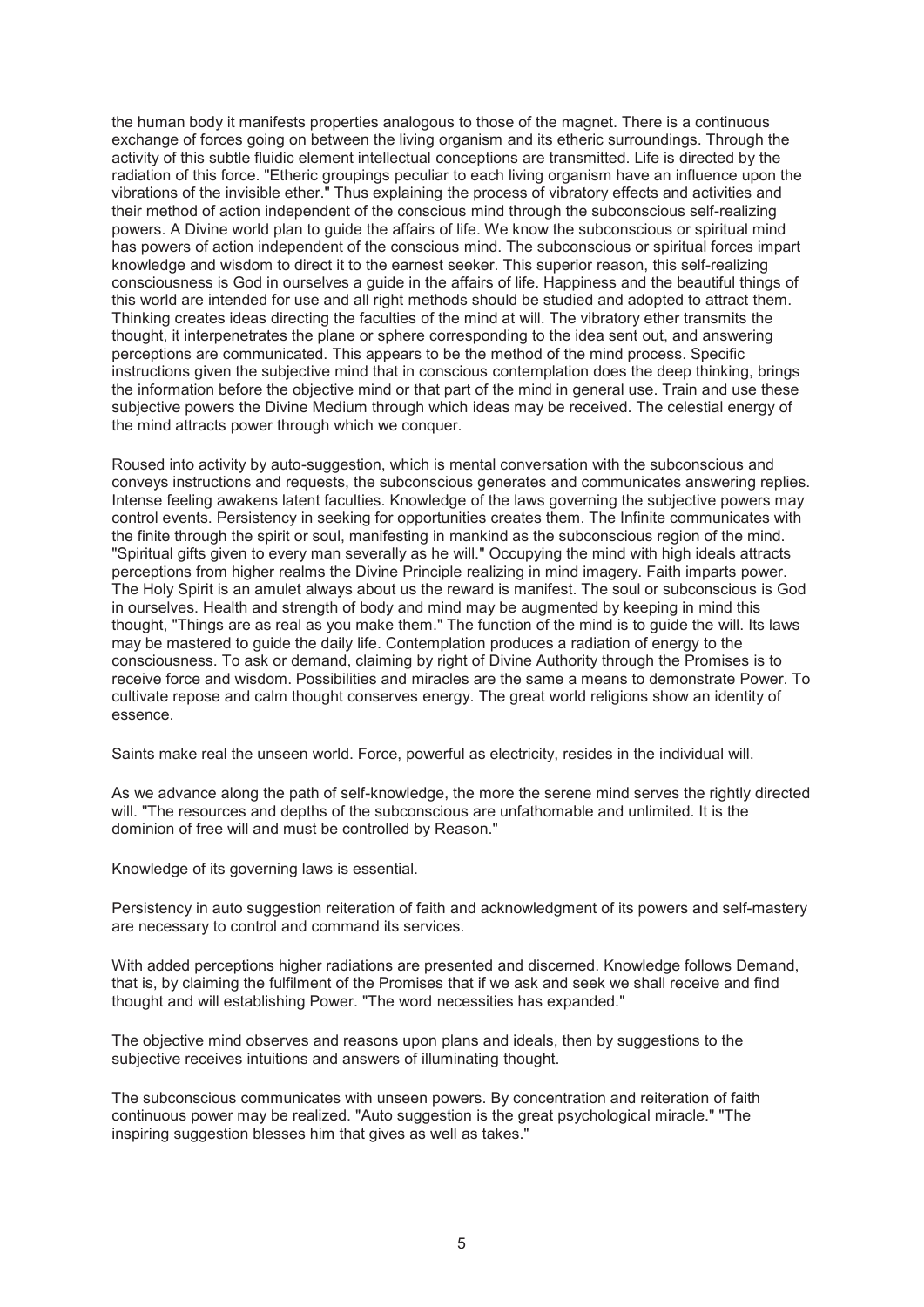The Infinite Consciousness should govern every action of life. Concentrate upon its supply. The Infinite Consciousness, one of the many aspects or reflections of the Infinite, manifests in mankind as the subconscious mind or soul in the Soul or Holy Spirit manifesting in a more subtle or spiritual form and manifesting in the ether permeating all things as the all pervading transmitter of energy enabling the mind faculties through its agency to externalize ideas and determine certainties. By keeping in mind that we have these Powers with wisdom to direct them, and claiming of the Omnipotent within the fulfilment of the Promises, we shall receive that for which we ask and find that for which we seek.

"To the faithful will the signs be manifest."

"With revealing Light will come accomplishing Power," the Searchlight of Divine Rays illuminating the "Great and Sacred Spirit within us, which comes from the eternal abodes in meridian splendor and conquers by its innate force."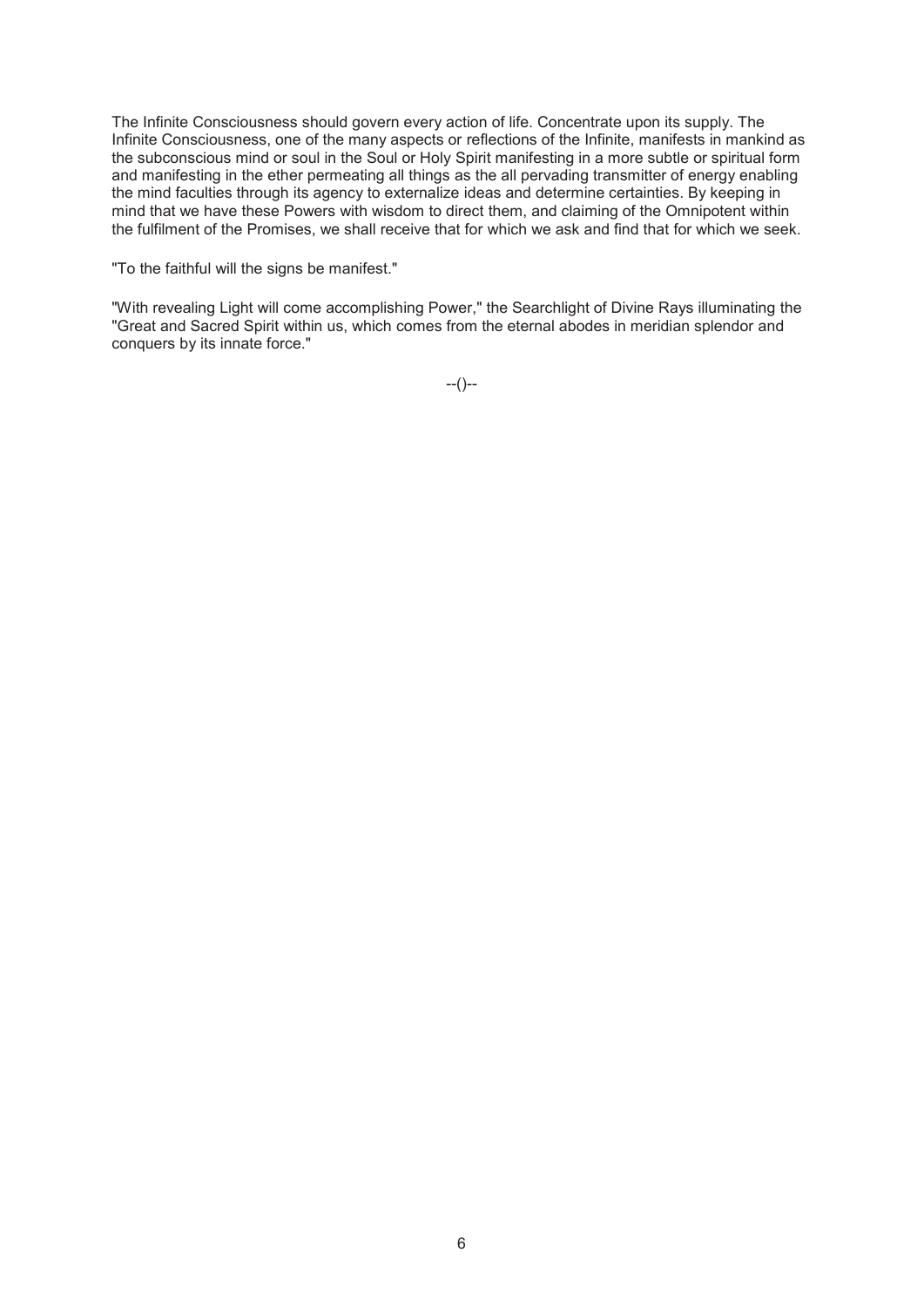#### **Creations and Transformations**

Creations are but Transformations. Will and Thought are living forces. We are gifted with faculties improvable by use. Feel infinity within us and recognize its Power. The Spirit develops our essence and mingles it with the spiritual world Our actions are accomplished in our thought before they are reproduced outside of us. God reveals Himself unfailingly to the thoughtful seeker.

What I tell you is the truth. The Word has been distributed over the earth. You will have His Power. You will be allowed to use it as you would use anything. (Honore de Balzac)

Objective and subjective mind action transforms thought into Creative Power. The Will through the nature and direction of the thought may determine results. The Soul Spirit or Subjective or Subconscious mind is the inner self, or Ego identified with the Infinite. The spirit works through the battery of the mind. The subconscious may act to the greatest advantage if trained, instructed, controlled and commanded. The Spirit emanating from God self-manifested, may control material results. Wisdom is gained by Prayer and demand, that is, by claiming the fulfilment of the Promises that if we ask and seek we shall receive and find thought and will establishing power, an avenue for the transmission of intelligence and messages from higher realms.

Ideas are imparted through the thinking powers directed to the object sought. The attention of the objective mind centered upon the ideal, puts the subconscious mind at work. God created man in His own image and through this self-realizing spiritual or subconscious mind mankind is endowed with power to transform thought power into Creative Power. "Civilization is applied thought." Man adapts all things to his needs. Constant exercise of the will creates ideas and illumination comes to the "thinker who acts." Will force or energy finds expression in action. Etheric Power, magnetic and electric with energy, illuminates the understanding through forceful thought evolving creative Power.

An inquiry is projected, response in thought form ensues, which evolves other modes of accomplishment. The function of the mind is to guide the will. "A miracle is the working of a higher force through the individual." We have Biblical authority for affirming possibilities to be unlimited. Meditation a Jacob's ladder upon which the angels of the God within us may manifest between earth and heaven.

The Psychic force is electrical. The subjective through the electrical thought and will manifests effects. New spirit has been infused into the accumulated knowledge of preceding generations. The recognition of these principles of guidance is important in practical life. To affirm Health, Happiness, Harmony and Prosperity attracts corresponding elements imparting vibrations of strength and Power.

Suggestion is an agent of Spiritual energy.

"Launch your thoughts and the higher self takes control" to attain realities. Reason must govern all. Higher planes of thought are subject to laws governing answering intelligence to the intellect. Creations are transformations of thought into action. "Force in motion is a power and transfers energy" and is action; "Force at rest sustains," and is repose. After auto suggestion or suggestions or affirmations to self that what desired is possible, that the subjective mind has powers of accomplishment and will be amenable to control by suggestion augmented by faith and belief, let the subjective mind have expression, if instructed and trusted it has been found to faithfully respond to the confidence reposed in it. "Success, a word unknown a century since, is now a sovereign ruler in all lives."

It is said that one of England's most gifted poetic writers at first showed no marked originality, but affirming that her thoughts were imparted to her through higher powers impressing images of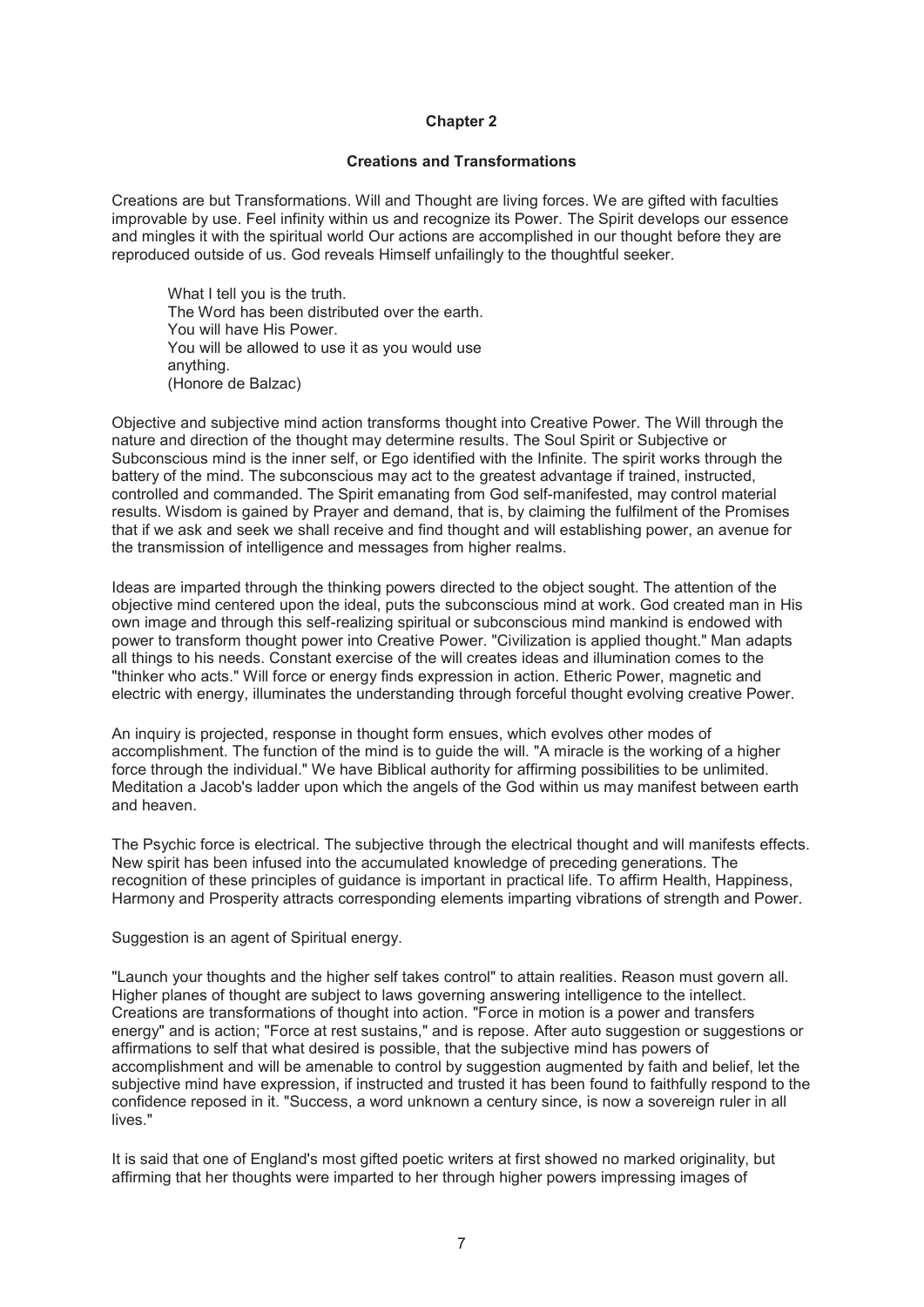illumination and inspiration upon her thoughts she became capable of indefinitely sustained creative powers. The spirit leads to all good things.

Affirm Peace and Plenty the Supply will come. Mind force directs thought into action. Reiteration creates Reality. Continually declare for increasing power and energy and answers of strength will come. "All that life needs is possible to will."

The will force may be disciplined to a marvellous extent. Will power has a relation to vitality. Energy is a vivifying and transforming force. Will has been affirmed to be a fluid taken up from the surrounding ethereal substance and transformed into energy.

Angels are appointed guardians of and messengers to mankind. Man may realize his highest powers through the Spirit. "This ethereal substance is a subtler force than electricity, though of its nature. This mighty agency of power can renew the vital forces under the dominion of the instructed, educated and cultivated will." Knowledge of and understanding of these powers and forces opens up new vistas of action. All is God and we are of God. Through the illumination of the spirit may higher truths be apprehended through inner revelation from Divine Sources, obtained by concentration and prayer. The true Light will be revealed.

The power of electricity emanates from the soul. The spirit soul or subconscious in varied aspects and manifold forms communicates with, and compels all things to the service of mankind and is a manifestation of the Presence of the Infinite, to guard, guide and respond to our entreaty and trust. Electricity in its continuously realizing and determining forms is one of the most powerful manifestations of God its marvellous revelations "only in the beginning." The power of electricity resides in and emanates from the soul. Along the length of the Way shines the Light as the Light illumines we advance proclaiming progress and new perceptions of Knowledge and Understanding.

The spirit communicates with all things and informs and compels all things to the service of mankind through the power of thought and will. Faith quickens the spirit. Auto suggestions given to the subjective mind stimulates it to action by imparting to it intelligent instructions. This once recognized its intelligence and resources may be commanded.

To obtain its help its powers must be realized. As the Light illumines one advances on the Way. Power is transmitted Knowledge obtained. The object determined and kept constantly in view. "Mind will be the generator, Will the energy, and Spirit the current," producing and manifesting effects transforming and creating results. By concentrating upon these realities with an eager, attentive mind will the spirit respond. Self-confidence evolves energy to accomplish. The subjective entity is a potent force. Faith is essential in controlling results. "Meditative Philosophy is a garment of the human race." Conscious self-confidence stimulates determined effort. We are active centers for the etheric magnetic elements, connecting thought with limitless invisible currents, attracting by the power of our will what we persistently seek.

An aim for the perfection of human intelligence. Mind may master all things. Spiritual truths may be discerned. Miracles are direct interposition of the power of God in the affairs of an individual through prayer and importunacy. Circumstances are pliant to spiritual Power. The etheric mind Power attracts the "All Encircling Good." The mind in sleep may attract power and knowledge. Divine Messengers impress Wisdom and Intelligence "Our thoughts commune with beings who people immensity, broadening the mind and brightening the intellect." By exercising the faculties of the mind and will more power is brought into action.

The spirit in meditation may commune with helpers and thus awaken dormant forces and powers. The subjective mind may be used to augment health and strength of body and mind by connecting thought with the higher spiritual powers.

Intuition proves the presence and power of the subjective mind to manifest the Divine Powers of the will. Latent energies, undeveloped faculties, may be aroused to establish thought communion with inner intelligence inherent in the soul which may thus accomplish wonders the unseen cause of the seen effect. Contemplation produces a radiations of Divine energy to the consciousness. "To call or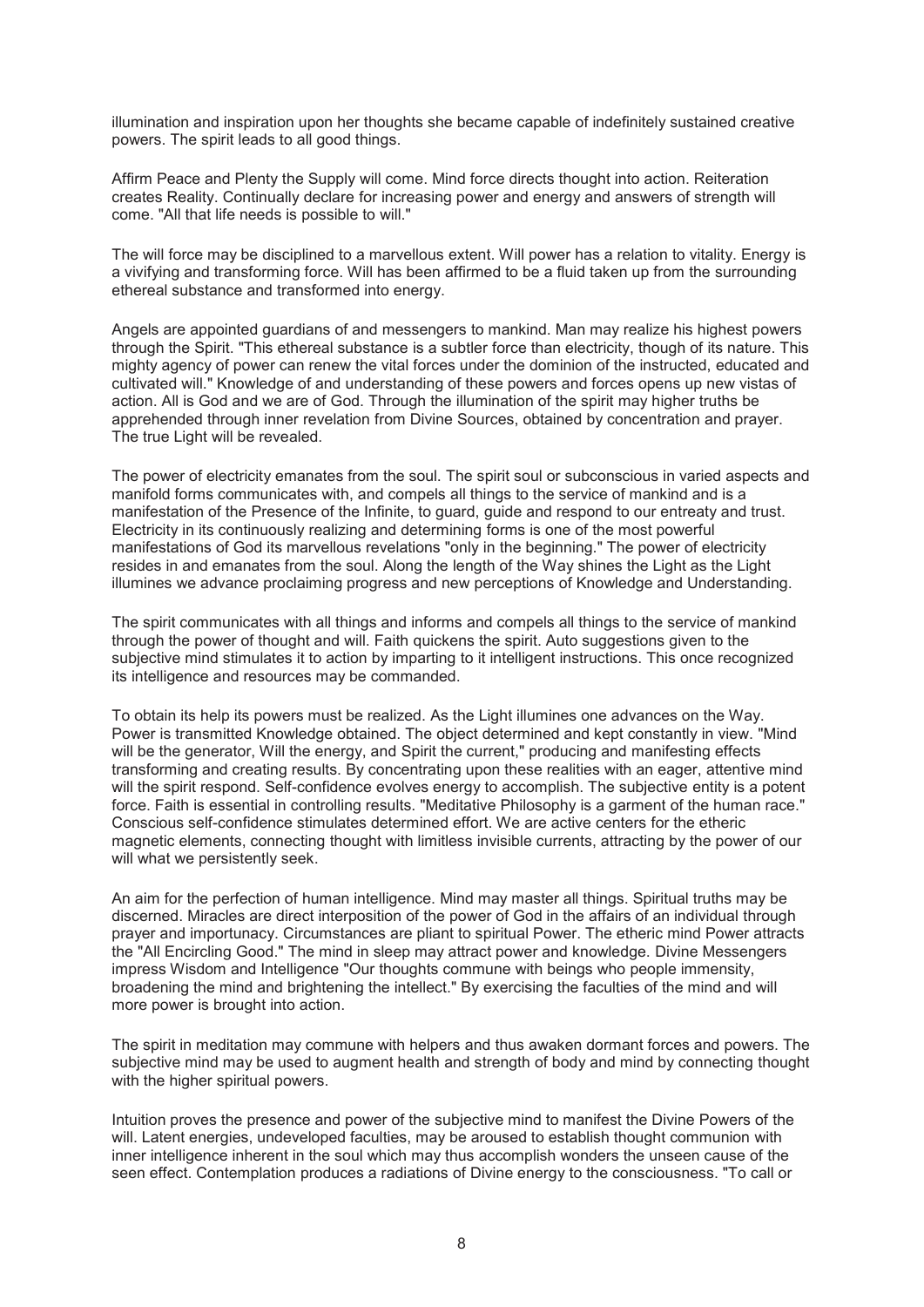demand for force and wisdom to direct it, is to attract it." Spiritual strength is absorbed. "Possibilities and miracles are the same" and a means to demonstrate Power. Cultivate repose and calm thought. The great world religions show an identity of essence. Saints make real the unseen world. A force powerful as electricity resides in the individual will. Life is an educating process. The further one advances along the path of soul, or self-knowledge, the more the serene mind may command power to serve the rightly directed will.

The subjective mind is a guide trust it, believe in it and thank it. It is a Living Presence always at our side and command, given from the beginning to do our bidding its laws may be mastered to guide the daily life. "We cannot fathom the depths nor measure the resources of the subconscious, it has means for obtaining information not shared by the objective mind. Its powers may be educated, trained and directed into channels of the greatest importance and service to each individual. The subjective mind will respond more faithfully with each succeeding success after much training it will act with power and celerity." "It will perform with fidelity the labor entrusted to it. Give it instructions with objective confidence it will be found useful if stimulated by auto suggestion and faithful endeavor.

Its creative powers are beyond our ability to measure or even limit. Its powers, activity and creative results will be increased by exercise, faith and belief. Make the subjective mind believe it can do a thing and you .will find the results will be remarkable indeed. The subjective raises the information up to the threshold of the objective consciousness any information it desires to impart."

The two minds or the two parts of one mind the material or objective, the mind in daily use, and the spiritual or subjective or subconscious, which does the deep thinking interpenetrate. When instruction or suggestion is given the objective or material mind is in command. Then the subconscious or spiritual or subjective mind takes the lead, obtains the information and imparts it to the objective mind through thought impressions.

Divine Messengers reveal Celestial Intelligence through these mind Powers and establish Creative Thought. The mind becomes responsive to energy capable of indefinitely sustained creative power, with added perceptions higher radiations are presented and discerned. Thus by thought and will power may ideals be transformed into Creations.

Knowledge follows Demand. "The word necessities has expanded." Creations are Transformations through the "Magic of the Mind." Transformation of thought into action is Creation. The subjective mind or soul does the real thinking the objective mind observes and reasons upon plans or ideals of accomplishment, then by suggestions to the subjective mind receives ideas or information or answers of responsive thought. The subjective mind imparts knowledge and wisdom which proceeds from the Divine helpers who minister to mankind thus are ideals transformed into Creations.

The subjective or spiritual mind communicates with unseen powers of the Universe the objective mind supplying the ideals or objects sought. Educate the subjective Powers by concentration, instruction and reiteration and acknowledge its powers by faith and belief it impersonates and realizes individual creative power, partaking of the attributes of God power. The more instruction given it and the more faith in its powers, the more wonderful the results. "Subjective Psychology furnishes a Key to Progress." The unseen world is peopled by helpers diffusing thought to receptive minds. "Finding the meaning of things, discerns the soul of things." Vibrations of truth are passed on from Seraphim to Cherubim through Heavenly Powers, Archangels and Angels and on to highly illumined thinkers in the world and on in innumerable ways to mankind. Thought is a mode of motion diffused through vibrations of the magnetic ether presenting ideas to the intellect and understanding in various ways, to encourage and enlighten the world of mind. One of God's ways of speaking to mankind, through His messengers who in a degree impart His power to receptive minds.

The invisible world of ideas has a counterpart corresponding to ideals, that may be transformed into Creations in the visible world to serve the calm, well-balanced mind. The mind must be prepared to expect and receive impressions and all good thought heeded. An organized Hierarchy of Divine Orders of Beings communicate with mankind through thought and hand down the Divine Light to mankind, thus constituting the bond of union between the seen and the unseen.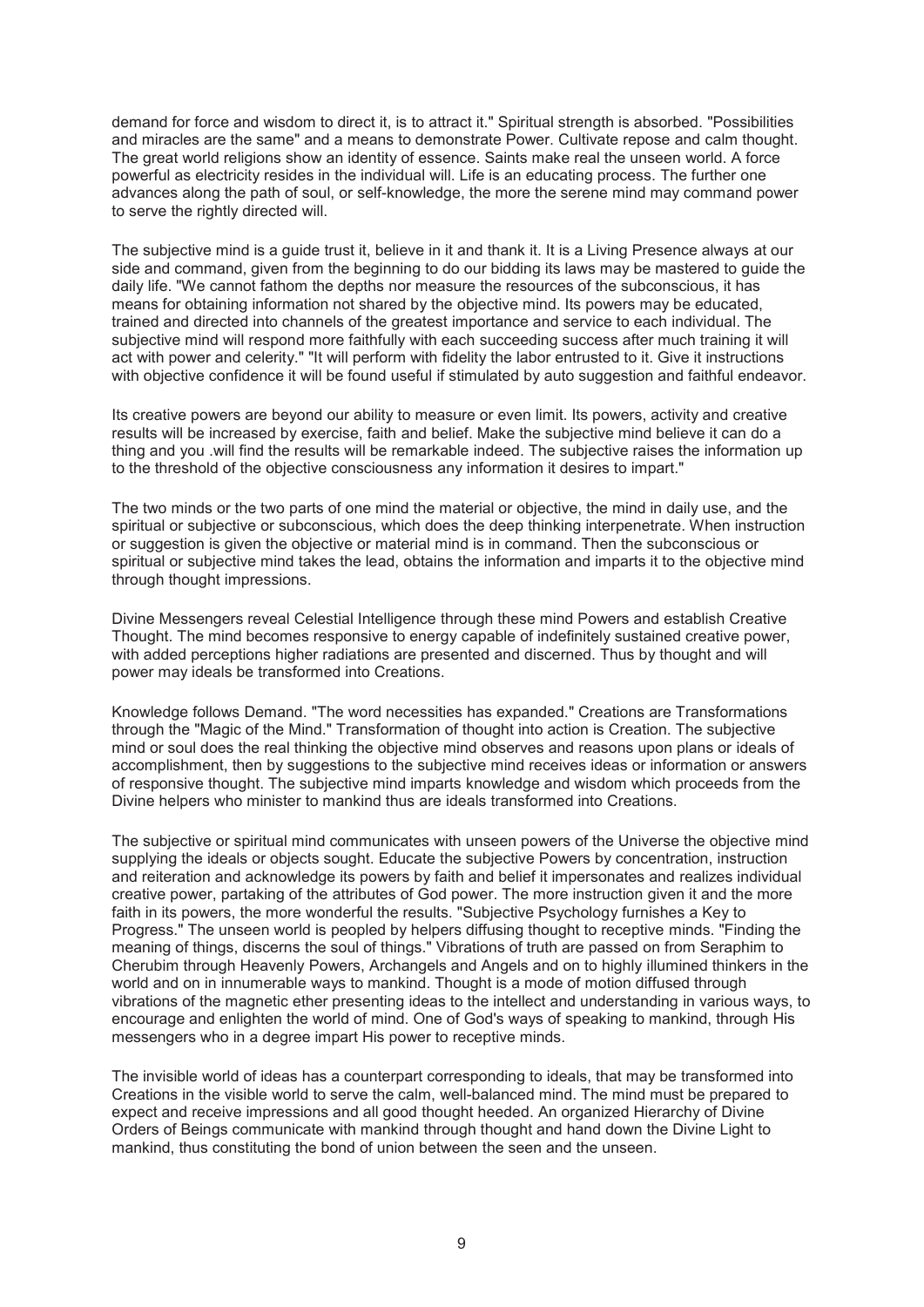The early Church Fathers, the Seers, Philosophers and Mystics expounding and explaining the Bible, prepared the world for this knowledge. When impressions are received they come from Higher Sources, from God's appointed, ordained from the beginning to instruct the world and communicate through the mind Powers, Knowledge and Wisdom and Understanding to be transformed into Creative Power. The electric ether transmits force to mankind vibrant with energy. The individual controls and uses this force, attracting and assembling Power "discovering the soul of things." Mastering the laws governing these powers leads to higher wisdom and the knowledge that Creations are but Transformations. Illumination is mind uplifted to spheres transcendently intelligent, the abiding place of ideas and source of all thought "transmitted by thought."

This wisdom has been imparted as the world has been prepared to receive it. All helpful knowledge should be studied so as to be applied practically to better individual and world conditions. Mind Powers and privileges are forces to direct active and practical results to the effecting of all things possible through self-confidence and knowledge transformed into power of accomplishment. These higher planes exist responsive to the action of projected conscious thought transformed by God given soul power into Creations. "New Thought" is old thought adapted to modern methods. The advancement of the world is forwarded by conscious realization that Creations are but Transformations.

Man may apprehend the Infinite, not only in religion, but in all things a very real power which has held its own from the very beginning of the world. Max Mutter.

Learn how to make your life valuable. Arabian Nights' stories were only symbols of the elements man might control if he but rubbed the lamp of his intelligence smartly enough. Every fairy tale has a meaning, every legend a lesson. Marie Corelli. Possibilities and miracles mean the same thing. As you recognize your relationship to the Supreme Power you will come to know that yours is the right to demand as much as possible of this Supreme or Divine Power to be expressed through you.

When you desire or demand anything, you pray for that thing or in other words you set at work the force attracting that thing to you. As your power increases to bring results, you become continually a newer being through the action and working of thought and mind. The Infinite is ever sending thoughts to this planet which change it and the people on it into newer and happier beings.

They are the commands of the Infinite saying to us "You must know more of Me." We will through such demand have more and more of the Supreme Mind manifested in us. Prentice Mulford.

 $-(-)$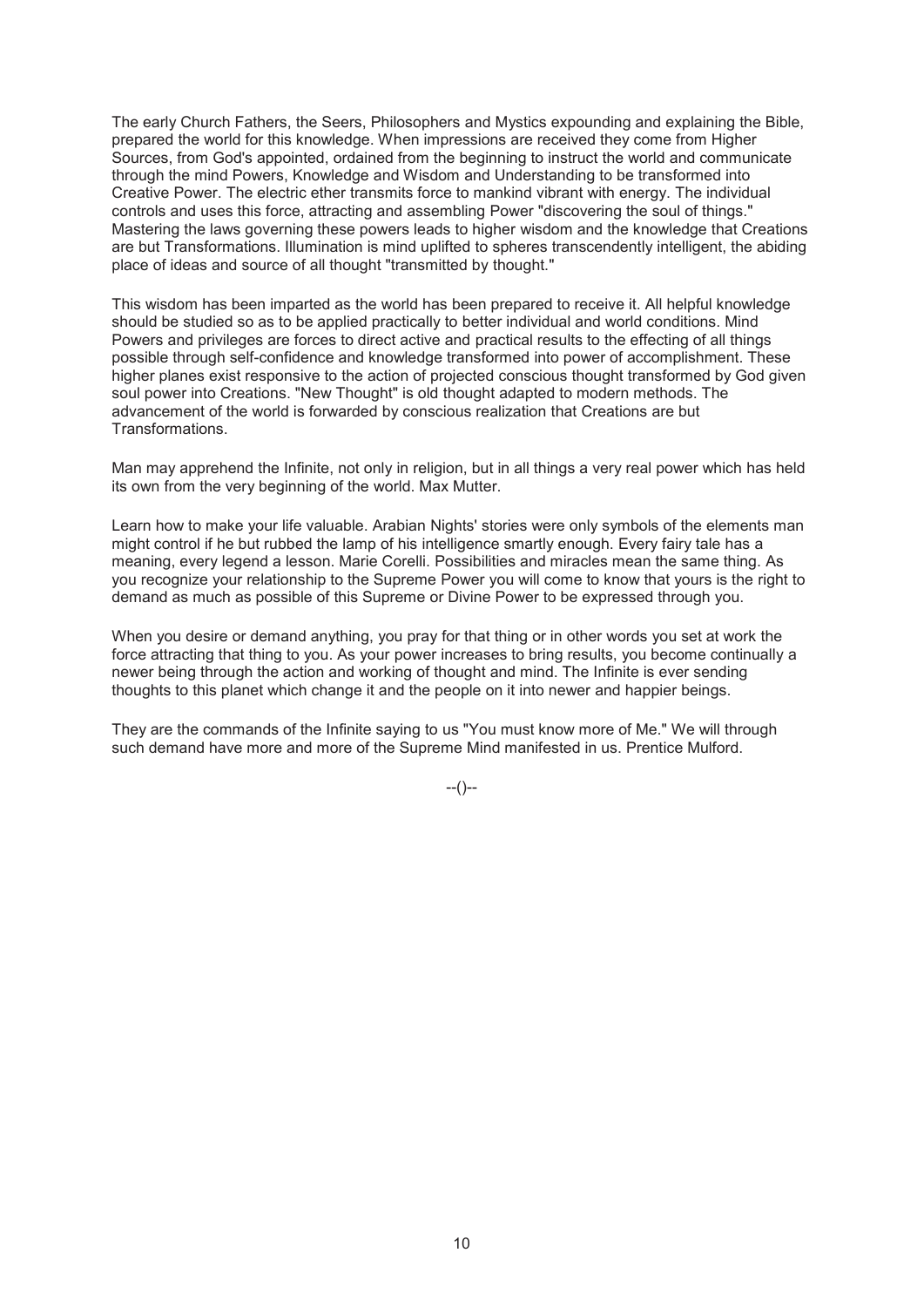#### **Open Sesame**

"Word Spoken to Unlock the Door of Success" Human beings are electrical motors. The Mind is an electrical, magical, magnetic Force. The Will is a driving power and the Spirit an electrical current connecting mankind with Divine power.

Divine spiritual power manifests in mankind as the spiritual or electric subjective mind and may be summoned, instructed and commanded to do his bidding. Mind, Will and Spirit generate electric current, the motor power of spiritual energy and activity. By the Divine-given right of dominion and free will mankind is empowered and entitled to command this spiritual and contemplative part of the mind which does the deep thinking. This is an age of applied mind-power. The accomplishment of practical results is demanded. "To determine on accomplishment is almost accomplishment itself."

The conscious mind controls electrical forces. The spirit is the potential, direct current converting this electrical energy into mechanical energy. Electricity, an ether movement, summoned, controlled and commanded, serves mankind.

#### Thought precedes effort.

Resident electrical forces may assume attributes of intelligence emanating from the Divine realms, attracting unseen agencies who under God attend mankind and impart wisdom and power in answer to insistent demand. To summon, command and use these forces intelligently is an Open Sesame, word spoken to unlock the door of Success. The electrical resident spirit connects thought with these invisible friends reflecting perceptions and vital power. Discovering and mastering the laws of attraction governing these realms inspires power to originate and create. These electrical magical privileges are intended to be an Open Sesame leading to a supply for every demand. The world of mind, when conscious of its powers, is illumined through the reflecting electrical Spirit, the medium of union between the Omnipotent, Omnipresent, manifesting Principle and mankind. By whatever nation, individual or under whatever form worshipped for good, the Infinite, Supreme God is the same animating, informing, all-encircling Spirit governing in all things. The mind advances to higher planes of consciousness, according as the directed thought ascends in understanding and is continually unfolding still higher realms of Knowledge.

Wonderful orders of intelligences and regions of ideas exist. Heavenly beings Seraphim, Cherubim, Archangels, Angels, ministering spirits and helpers extending to every service rendered, and in every way in which mankind advances, progresses and is benefited Hierarchs of Divine Orders who hand down the Divine Light and guard, guide and attend mankind an Open Sesame and means of manifestation for all nations and individuals. The Spiritual or subjective mind is a means of communication with these Divine Orders of Celestial Powers.

Ideas are invisible existences of external realities. Mind action imparts motion and manifests radiant electrical energy the more mind action the greater the results. How to achieve practical results has been a problem of all times.

The Promises and New Testament teachings of our Lord and Savior Jesus Christ bring God nearer to mankind. Special intervention may be evoked to produce material things from the unseen Universe. God intends mankind to master the secrets of the world, the riches of the mind attracting the riches of the universe. The Divine gift of the spiritual and subjective mind proves the vision. Law governs individual affairs of life and world systems, and magical mind powers attract unseen helpers ready to serve the enlightened will. Persistence creates demands and unfolds opportunities.

The Arabian Nights' stories symbolize and portray the powers and possibilities of the subjective electrical mind and are for the world. They are of varied origin Egyptians, Grecians, Persians, and Orientals, all contributing to their existence. Even the educated classes of the Arabs do not regard the most extravagant relations in the stories incredible. Genii are still believed to exist. The stories are considered to be founded upon still earlier stories and traditions, remodelled so as to picture remote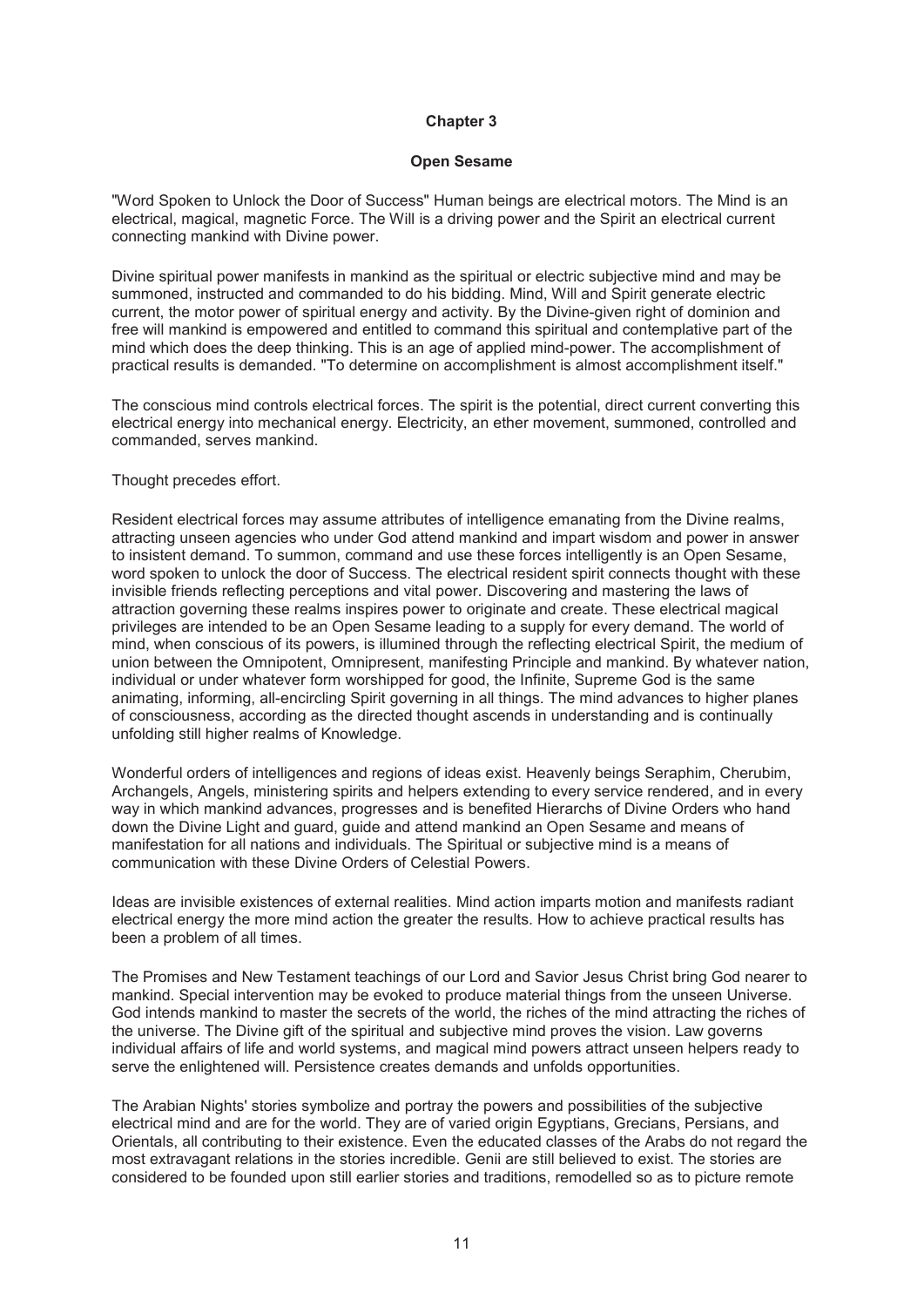periods of history. The religious and superstitious incident of the stories, and their fascination and supernatural romance have secured a hold on readers which has never relaxed. On one collection is inscribed: "Extolled be the perfection of Him who has thus ordained the history of former generations to be a lesson to those who follow."

The Lamp may symbolize the illuminating Spirit, the Will, the Mind, the Reason, the Powers of Mankind, of Faith and Belief, a Light to guide the Way and the Path of all Truth, Power and Success; an Open Sesame for all.

Aladdin implored Divine protection and thanked God for deliverance and said : "There is no power or strength but in the Great and High God." All countries have their belief in folk-lore, fairies and supernal beings. The Bible chronicles supernatural and angelic ministrations. The early Church Fathers advocated the intercession of Hierarchs of higher orders of beings who hand down the Divine Light to the faithful believers and act as intermediaries between God and mankind. We know the Universe to be governed by a Divine Principle. These Divine beings are a bond of union an Open Sesame between the Infinite and the finite manifesting the imminence and accessibility of God.

There is a correspondence between the revelations of the Bible Seers the accounts of the holy celestial visions of the Saints of the Church the absorption of the mystics and the symbolic magic words Open Sesame of the Arabian stories representing and expressing a continuous, conscious realizing power of mankind, through commanding the spiritual or subjective mind- forces an Open Sesame to power and successful achievement. The subjective mind power is of Divine origin and its command and use was authorized when man was given dominion. The Christian Scientists affirm an Open Sesame when teaching "Everything we wish is in the 'Silence' or the All-Good awaiting our recognition to become manifest." The "Silence" is the "Daytime of the Soul" of the Mystics who maintain that in meditation and calm and holy contemplation they have direct communion and communication with the Divine Spirit and acquire knowledge of Divine things and receive impressions of true Knowledge.

In this practical age all are seekers, and the number continually becoming more numerous. The whole world is electric with energy. The magical mind, will and spirit intelligently summoned and instructed, commanding marvelous results. The Arabian stories counsel the worship of God and on the magic carpet of vivid description reveal the powers and possibilities of mankind, and may be one of the digits of the hand of God pointing to progress. From the dawn of the history of the world existences of wonder workers and influences above the ordinary or known have been believed.

All miracle workers believe in the nearness of the unseen. The Arabian stories may portray the Spirit that inspired Columbus, the American Spirit of Independence as well as the magical word of Open Sesame. To our "heroic, enthusiastic, earnest and zealous ancestors we are indebted for the foundation of our glory."

Solomon obtained wisdom by prayer. The Egyptians believed human beings to be composed of the body, the Divine Spark and that which connected the body and the Divine Spark, and prayed for sacred blessings. Wonders have already been accomplished and only in the beginning. Mind attention summons mind forces and draws constructive power in actuality corresponding to the quality of the thought sent out. This, at one time known to but few, is now, comparatively speaking, shared by many. Recognizing the God-given dominion and powers of free will, blessings numberless as the stars, and wonders surpassing imaginings may be revealed and realized. Bible statements and early philosophy are now being scientifically proved.

That the electrical energy of the Mind, Will and Spirit is subject to law has been demonstrated. The subjective mind is the spiritual estate of mankind.

In this vibratory domain the electrical spirit transmits and receives messages. The mind is interpenetrated by impressions from the higher planes of intelligence and existences of helpers to which the thought is directed by fixity of purpose. The subjective mind is the vehicle of the spirit, and maintained and intense thought stimulates mental activity. Pursuing ideas leads to being pursued by impressions of answers to ideas. Recognition of, and training of mind power is of practical importance.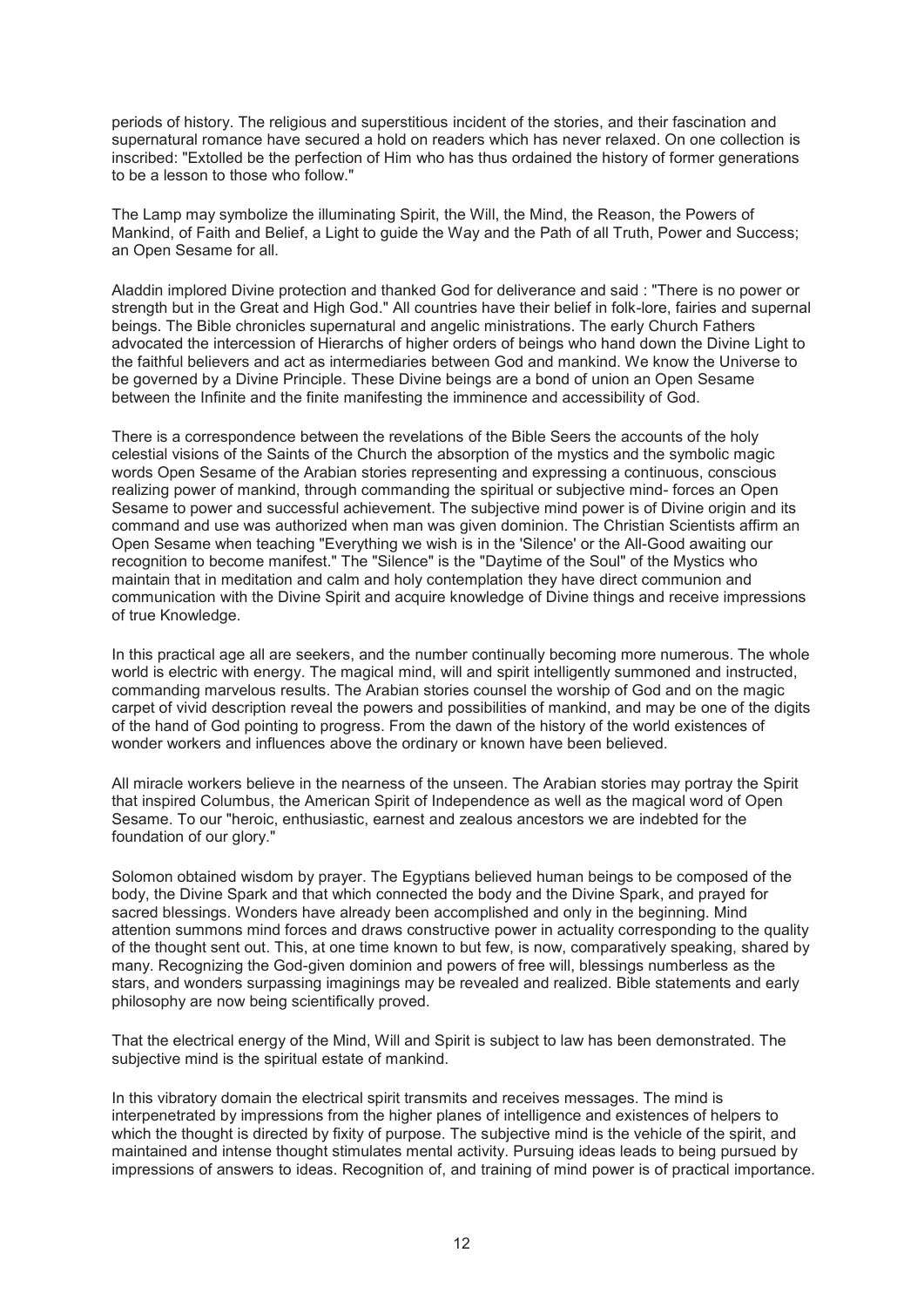Thought creates an ether movement of informing and reflecting vibrations. Auto-suggestion is a mental conversation with the subjective mind conveying instructions and requests and generating and commanding power to receive replies. I can and I will serve as an Open Sesame.

The Knowledge and Powers of the subjective mind are being more generally understood its powers and means of information must be of Divine origin, as they can be accounted for and explained in no other way. In proportion as the subjective mind is trained and trusted will it respond by inspiring thoughts of confidence and impressions of practical ideas. Reiteration is the name given to persistent auto-suggestion or instructions to the subjective mind powers, and is a law of the constructive and creative process of thought-building and a means or plan for continually expanding progress. Acquired energy animates effort to obtain objects sought for.

Electricity is revealing wonders. Early philosophers traced all things to the animating informing ether. Modern philosophers and scientists reiterate this and prove its vibratory powers. The magical wireless telegraphy demonstrates the elements summoned, commanded and serving mankind.

The Spirit of the individual is identical with the Spirit of God, affirmed the early philosophers. Modern mind students proclaim the marvelous powers of the subjective mind and agree that it has means of information and resources which demonstrate its Divine Source. The early philosophers affirmed that the Deity stands in the relation of a Giver to mankind granting what is asked and that those who displayed more aptitude than others sought for and obtained more of the informing spirit.

The Arabian stories tell of the wonder-working Lamp and of its attending servers and of the magical word of Open Sesame. In our era we are rubbing the Lamp of the electrical magical Mind and Reason, and our thinkers are proving that the Infinite and Supreme Ruler of the Universe will honor the demands of mankind. The Mystic assures in holy contemplation direct communion with the Spirit of God. Students of Mind Science have proved that when the conscious mind is centered upon a purpose the subjective powers will faithfully perform instructions given to it and that with training and practice it will act more intelligently with each experience. Belief and faith are requisite and stimulate and encourage its powers. Instructions promote and produce perceptions. Intense feeling evolves ideas these auto-suggestions put the subjective mind at work manifesting the Divine plan in selfrealizing ideals. In the subjective mind, powers, will and persistent effort secures an invaluable ally and helper for all endeavor concentration upon plans desired directs the will and mind toward information to obtain results. These powers must be felt and reiteration trains feeling.

Magical forces are in every individual eager and ready to serve the enlightened will. Knowledge and Wisdom are first revealed inwardly dwelling on possible attainment, disclosing spirit impelling energy. Practical Knowledge may be obtained by observation and experience. Those who do wonders work with God by partaking in part of Divine power one of God's gifts to mankind. Wonderworking angels accomplishing all things for mankind forces of intelligence energizing the resident electrical mind powers.

Mines of gold, precious gems and metals and all valuable discoveries have yielded to demand and energy. The Spirit, the Breath, Dominion, Freewill all bestowed by God, are electric with His power, inspiring mankind to go forth and find.

Hierarchs preside over the Divine Orders of the Universe who illuminate the intellect with intelligence and are an Open Sesame to mankind. The Arabian stories counsel the worship of God and are studies in Cheerfulness, Gratitude, Hope and Worship and depict the reward of those who by agreeable and entertaining endeavor make themselves valuable, all effort for good creating opportunities by the magic of the electrical mind power.

These stories portray individuals guarded by helpers who may be summoned and commanded to protect and assist mankind. These surrounding influences may picture the marvelous subjective forces communicating and transmitting power to the seeker through identity with the animating Universal Forces. Earnest and intense desire attract these powers of reflex forces.

May not Open Sesame symbolize auto-suggestion?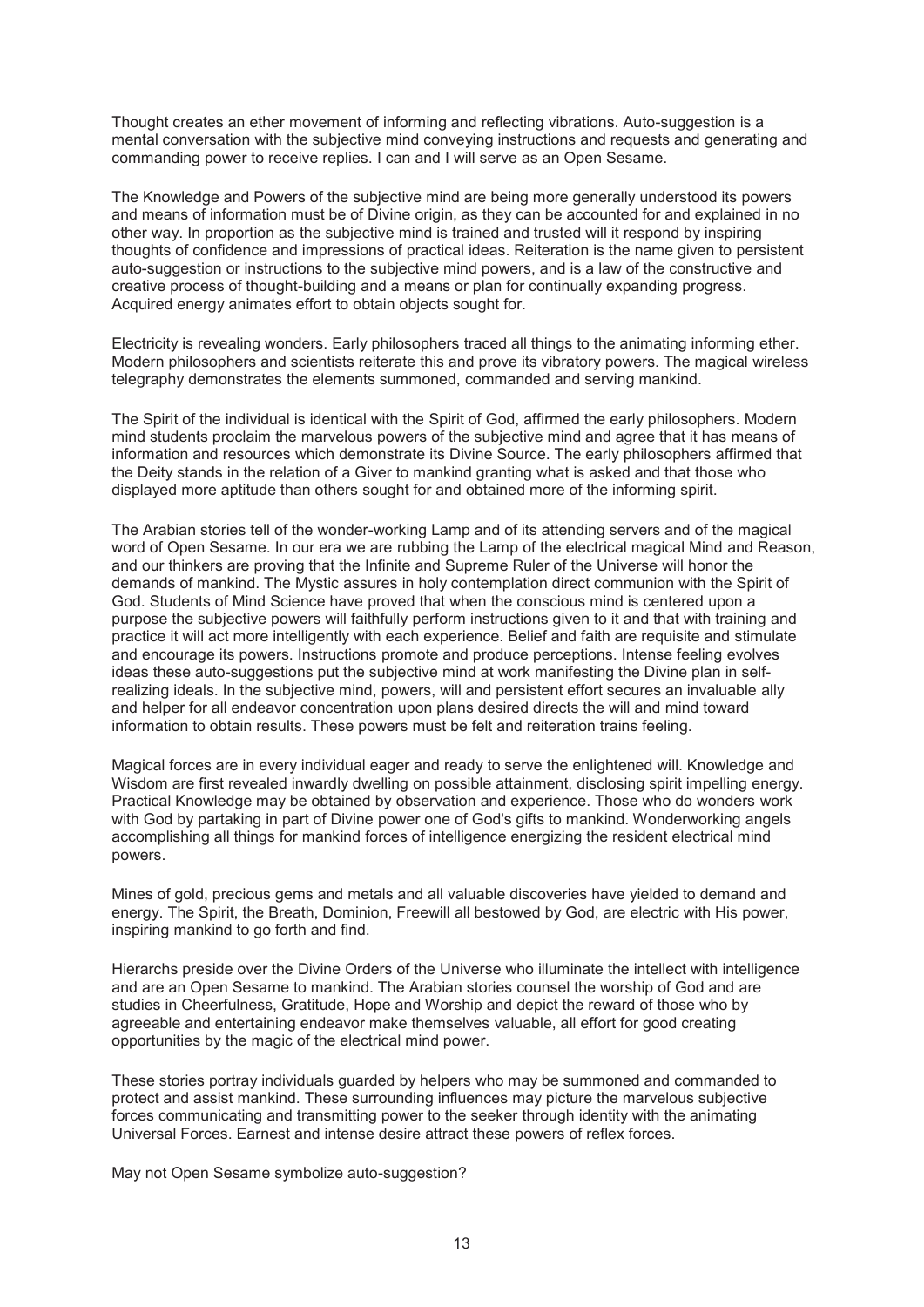May not Open Sesame symbolize the potency of I can and I will?

May not Open Sesame symbolize all effort ?

The story of the voyager who overheard the appeal to God of his carrier, saying, "Almighty God, what has he done to obtain from Thee a lot so agreeable?" describes the voyager answering by giving the carrier a perpetual invitation to his feasts, honoring him by placing him at his right hand at his table, and bestowing upon him gifts and riches thus illustrating the efficiency of prayer.

These stories spur mental activity. They picture all classes of people and individuals, and depict what may be summoned and commanded by determined will. To reach the heights has always been attended by industry. Alladin, removing the stone, discovered a palace and three great halls. The palace of the mind powers reveals the halls of Wisdom, Knowledge and Understanding leading to all Truth and Power. Rubbing the Lamp of Belief and Faith illumines powerful agencies, summoned by the will and electric God-given spirit to exercise and command them. In these Arabian stories the recipients of gifts and favors and privileges thanked and blessed God and expressed gratitude for health blessings and benefits. Caution is extolled, which may also symbolize reason. They counsel the worship of God, honoring the Divine Principle of the Universe animating all substance and accessible to all. Happiness, the good things and luxuries of the world acquired by right methods and with reason, are for all to enjoy. The powers and resources of the Mind, Will and Spirit are an Open Sesame to unlock the door of Success.

The spirit of the elements has inspired genius in all ages of the world. Special responsive influences emanating from Divine sources answer and eagerly serve the faithful. The forceful have unlimited powers at their command. The vigilant observer awakens effective electrical forces. Introspection affords views of constantly expanding, serving, helpful agencies energizing vibrations of inspiration and power. There are many ways of accomplishing the same result. God is over all.

A sage said, "Seek, persist and ask the Omnipotent within remind it of its promises and keep it awake, and we shall receive that for which we ask and find that for which we seek." God's power is shared in part by those who by will and faith seek and use these channels of forces which respond to effort. Supply awaits demand and energy of thought and action. These Arabian stories portray the value of prayer and thanksgiving to God. Their worship and attitude towards God was most intimate, asking for what was wished in a confident and expectant manner. These stories are for the world and "Extol the perfection of Him who has thus ordained the history of former generations to be a lesson to those who follow." The virtues of the past should be emulated, the errors avoided. The stories commend the good and picture the awakening of the higher powers, revealing the hidden treasures and possibilities of mankind. Open Sesame, word used to unlock the door of Success, is for all. The Universe is inexhaustible in its sources of supply. The services of the elements, the earth and all nature await recognition and action. God reproduces His power in mankind through the electrical, all-encircling Spirit. Mind images and impressions vary with the quality and direction of thought consciousness.

Soul power supplies the motor action for practical accomplishment. The plan and object desired kept constantly in view and before the mind attracts the services of electrical spiritual forces from the abiding place of ideas.

Divine Orders of Beings preside over the Intelligences and influences who hand down the Divine Light to mankind the Seraphim higher than the Cherubim, Archangels, Angels Divine Orders of Wisdom and understanding all who help and serve mankind or in any way confer benefits and power on humanity. Health, Prosperity, Happiness all things sought for good await the seeker the industry of the mind an Open Sesame to achievement.

Thinking creates ideas directing the faculties of the mind at will and has been compared to be similar in action to the telephone transmitting thoughts in certain desired directions and receiving ideas and inspirations in response. The vibratory ether transmits the thought it interpenetrates the plane corresponding to the idea sent out and communicates answering perceptions of creative intelligence.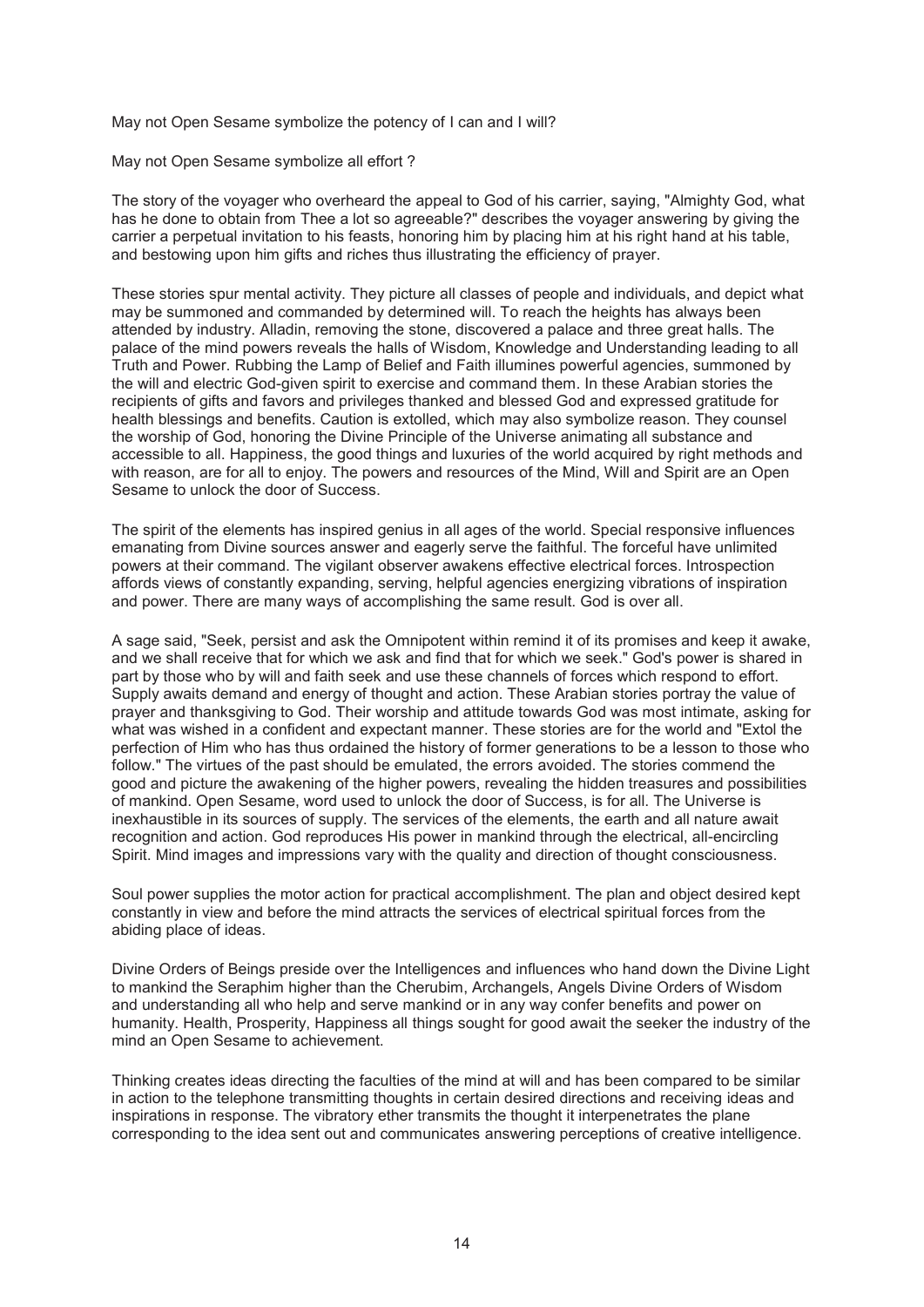This appears to be the method of the mind process. Specific instructions given the spiritual subjective mind that in conscious contemplation does the deep thinking brings the information before the objective mind or the part of the mind in general use, and presupposes that the mind is served by illumination conveying, informing, answering intelligence corresponding to requests. Train and use these subjective mind powers the Divine medium through which ideas may be received and transformed into electric action. By this power one conquers. Roused into activity by auto-suggestion, intense feeling awakens latent faculties and Knowledge of the laws governing the subjective powers may master and control events persistent reiteration proves and reveals the vision.

Human beings have celestial energy attracting power. Like reproduces itself and creates by the vibratory process, reflecting ideas in answer to continuous particular insistency. Persistency in seeking for Opportunities creates them spiritual gifts manifesting to every one as he will.

The Infinite communicates with the finite through the spirit. The mind may be instructed and trained to be on the alert for practical ideas, thus stimulating the innate capacities of inventive genius. These principles practically applied discover new experiences and advance mental and physical activity acquired through following the laws governing the subjective or spiritual mind power. Occupying the mind with high ideals attracts thought from higher realms. "Thought may become an art," answering many of life's inquiries the Divine principle in mankind realizing mind imagery. Self-realizing powers are constantly in process of unfoldment each advance verifying a vision of progress, disclosing still further possibilities. Reiteration holds the mind on the purpose steady contemplation keeps the subject before the mind belief strengthens the faith that the object and ideals are attainable.

To think hard enough images realities and effects results the subjective powers are impelling. Every ambition, aspiration, unusual idea, plan or endeavor for betterment is possible and comes from the subjective mind and should be heeded. The objective exercises free will and the reasoning powers and the two minds or two parts of one mind in harmonious action effects the results. Artistic inspirations, genius, impulses, emotional involuntary action of memory are all creative gifts and attributes of the spiritual or subjective mind region and may act in harmony with the Divine agents and all encircling Power. Reason must control. "Results effected are not chance." Ascending thought attracts descending power and assistance of superior intelligences invisible to vision, but visible in results.

These God-given subjective powers can be accounted for in no other way but by acknowledging their Divine origin. The realm of the subjective mind powers and its faithful and guiding service by which special intervention is evoked is "holy ground." The elements respond the expectant, attentive mind receives impressions auto-suggestion instructs and trains, and belief and faith promotes and proves the laws governing the activity and powers of this spiritual or subjective mind.

Ideas have counterparts in the realms of intelligence ready to be attracted. Soul contact with soul discloses and demonstrates soul power and secrets radiating from these Divine realms. Hidden mysteries and visions of superhuman splendor have been revealed by prayer and mystic contemplation. Christian Scientists affirm that their presentation of Truth enhances the mental and physical powers and gives ability to exceed the ordinary capacities, and that the human mind imbued with spiritual understanding has greater endurance, extending the influence of thought, giving mortals access to broader and higher realms. Christian Science is worthy of and merits admiration and respect. It is a practical presentation and application of the Bible. God gave mankind free will and dominion and reason should govern all. Hierarchs preside over Orders of Divine Beings extending over every service rendered to mankind. We are spiritual beings having access to and partaking in a degree of Divine Power these Divine influences and helpers may be attracted by thought and summoned and commanded to serve mankind, through thought communion illuminating thought perceptions and activities. Deep feeling, vivifying mind-imagery to be manifested in effects.

Persistency is motor. "One may think to order." The more perfect the belief and faith in the subjective powers, the more improvable by instruction and the greater the command of its activities and powers. Harmony is essential. Faith is dynamic in effect.

Thought is interpenetrating and interchangeable, its quality directing the plane or sphere of intelligence it enters, assuming that conditions have an existence and an abode. By fixity of thought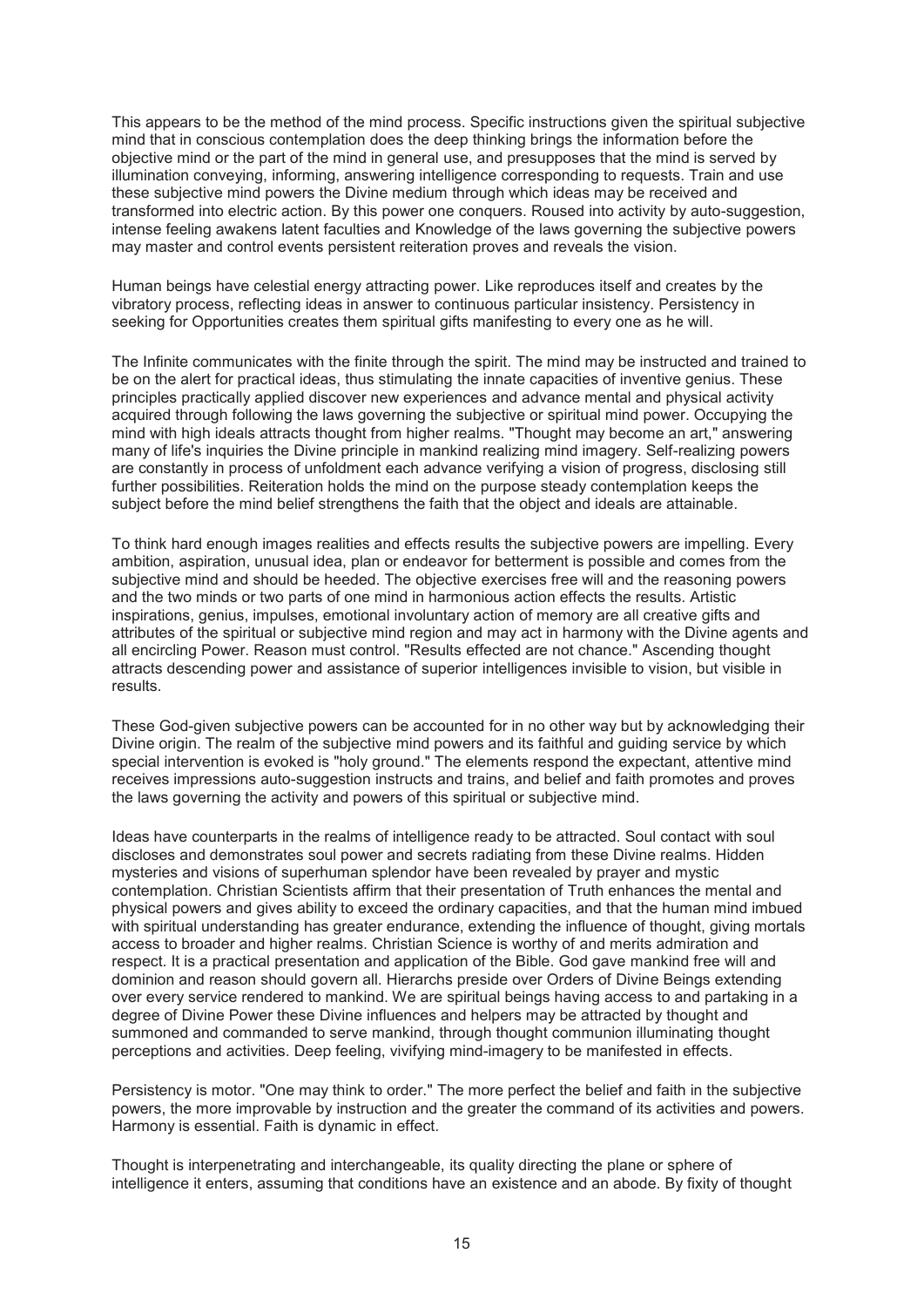vibrations are communicated and sent out by the thinker and answering comprehensive thought received and established. The more intense the personality, the more conscious the thought impressions.

The more the Infinite plan is grasped, the greater the mind mastery and supremacy attained and mankind's dominion asserted. Educating the subliminal subjective mind or soul-power sets one free. The objective is the consciousness of other things; the subjective is self-consciousness, said a philosopher early in the last century. Intense concentration is commanding the attention of certain thoughts to the exclusion of others. This power at hand and at command thought will follow the leading of the thinker. It is the table and feast spread before mankind and God's presence is felt to be imminent and real. Prayers and frequent thoughts of power through access to God attract indefinitely sustained creative inspirations of all intelligence. Soul forces send forth flash-lights of celestial illumination. Countless numbers of helpers respond to the seeker. The will is untrammeled.

God created mankind Spiritual beings and in proportion as the spiritual or subjective mind powers are cultivated and God's help asked, will answers and rewards be received. God intended mankind to conquer by awakening the innate Divine powers.

These dominant electric forces of the world serve mankind in the affairs of life. In all countries and individuals has this all-encompassing power been manifested. Life is what one makes of it. Those who seek for blessings and happiness every day will have blessings and happiness every day, said a thinker. Open Sesame, word spoken to unlock the door of success, symbolizes the magic in the mind, manifesting the method of materialized thought when believed, lived and practiced.

These thoughts taught and expressed in all times must be reiterated the vision is seen, it can be proved the spiritual or subjective mind powers vivifying results and proving the magic in the mind.

The subjective power would seem to be a distinct or separate being, yet controlled by the one being. If to think of human beings having two separate minds, each under certain conditions capable of distinct powers or one mind possessing certain attributes and powers under some conditions and certain attributes and powers under other conditions, it seems as though the same philosophy might apply to the whole being the spiritual being inspiring and commanding powers and forces for the material being to manifest and constantly attracting higher thought, and the services of the higher powers and Hierarchs of the Divine Orders of Beings who hand down the Divine Light to mankind to inspire the intelligence and energize the activities of the material body. These reflections and meditations unfold the powers and possibilities of mind-command.

All are manifestations of the one great Universal Force, the origin and cause of all things constantly in process of realization. Open Sesame is a master word for all mankind to transform the ore of Knowledge into secrets of gold. Open Sesame, a word spoken to symbolize and summon and command the power in the mind a key to unlock the door of Success.

Intuition teaches that the earnest longings of the soul will be heard and answered proving the existence of the bond of union between the individual and the responsive principle of the Universe. The electric motor power of the spiritual subjective mind imparts action to conscious thought to reflect and reproduce constructive, creative Power and Forces. An Open Sesame for every demand from the all-encircling source of all supply.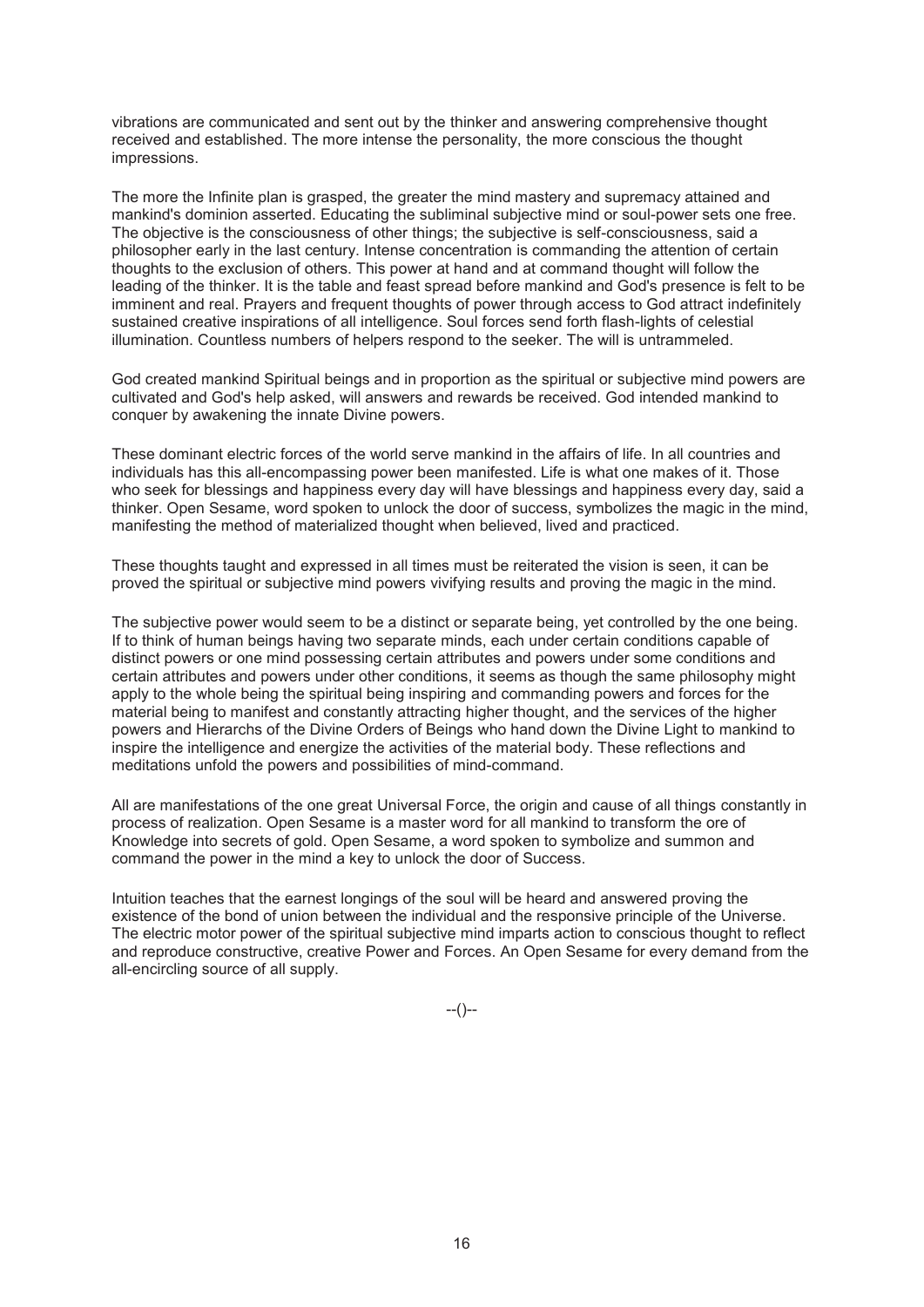#### **The Central Calm**

An organized Hierarchy of Divine Orders of Beings from Seraphim and Cherubim to Archangels and Angels hand down the Divine Light to mankind and Celestial Intelligences communicate with mankind through thought a bond of union between the visible and the invisible, between God and mankind. Max Muller in "Psychology of Religion."

Angels signify messengers communicate the gifts of God to man spread the knowledge of the Holy Spirit and the profound mysteries of God so as to bring all to Him. Angels are appointed guardians and messengers to mankind through inner revelation from Divine Sources. Through the Spirit the highest truths may be revealed. The Archangels announce messages of special importance and sacredness. Rising from God these Higher Orders like mirrors reflect the Divine Rays. This Radiant Light gives forth Spiritual Knowledge to those who are ready to receive it. The Angels have been likened to busy bees in God's service, flying between the flowers of heaven and earth, sweetly disposing all things, bearing vows and bringing gifts. "Study in Dante' "Ten Heavens," Gardiner.

The Central Calm is a condition of Peace. "Peace is not necessarily passivity." The mind may be active and yet in a condition of Peace that has Overcome.

Peace is a state of Harmony. Peace is a state of confidence and trust and Faith the individual in harmony with the attributes of the Universal Will or the Divine Principle of the Universe or God manifested in ourselves.

Divine Orders of Beings exist who over-watch, guide and guard mankind respond to entreaty and' trust reveal the hidden mysteries of God by spreading the knowledge of Him to all seekers of Higher Wisdom through thought communion apprehended by the intellect. Concentrated thought attracts the assistance of these spiritual helpers and forces through the energy of mental action which qualifies self-realization so as to apprehend spiritual power.

To find the Central Calm is to seek the God within.

Self-confidence and a sense of superiority follows calmness. First calmness, then more calmness, discovers the Central Calm the source of Peace, God in ourselves and helps solve some of the mysteries and problems of life. "Mysticism is the Love of God a vision of the Divine animating substance of the universe in all things." "God in Himself is an eternal will to all goodness." The Spirit is in everything and is all in all. The more accomplishment for good the more spirit manifested. The union of the Divine and human life makes man a partaker of the Divine nature and is possible by contemplation. To seek and to find is to realize the reality of the Central Calm. May these Divine Powers descend and influence our thoughts so that we may receive that for which we ask and find that for which we seek. The early wisdom seekers, seers, prophets and teachers knew that they communicated with unseen Powers whereby knowledge and understanding was imparted to those who were to be guides to humanity. The Oriental philosophers have well-defined names for mind conditions in their endeavor to attain to the blissful tranquility of the Central Calm. These concise terms qualify to serve and teach a system so as to conserve and sustain energy the Orientals are acquiring our methods of activity and progress an interchange of values as it were. Yogi is a wise man Yoga is his philosophy, Yoga being intense concentration.

Prana is the infinite, omnipresent manifesting power of the Universe. The Breath being the most obvious manifestation of the Prana. The control of this vital force enables one to manifest action and intelligence and energize health and strength.

Commands from the mind are capable of giving strength and health, and develop physical and spiritual power obtained from the universal mind principle of action and energy and of banishing all undesirable conditions or elements. Maya, sense world, or illusions, disturbing thought, or anything allowed to disturb calmness.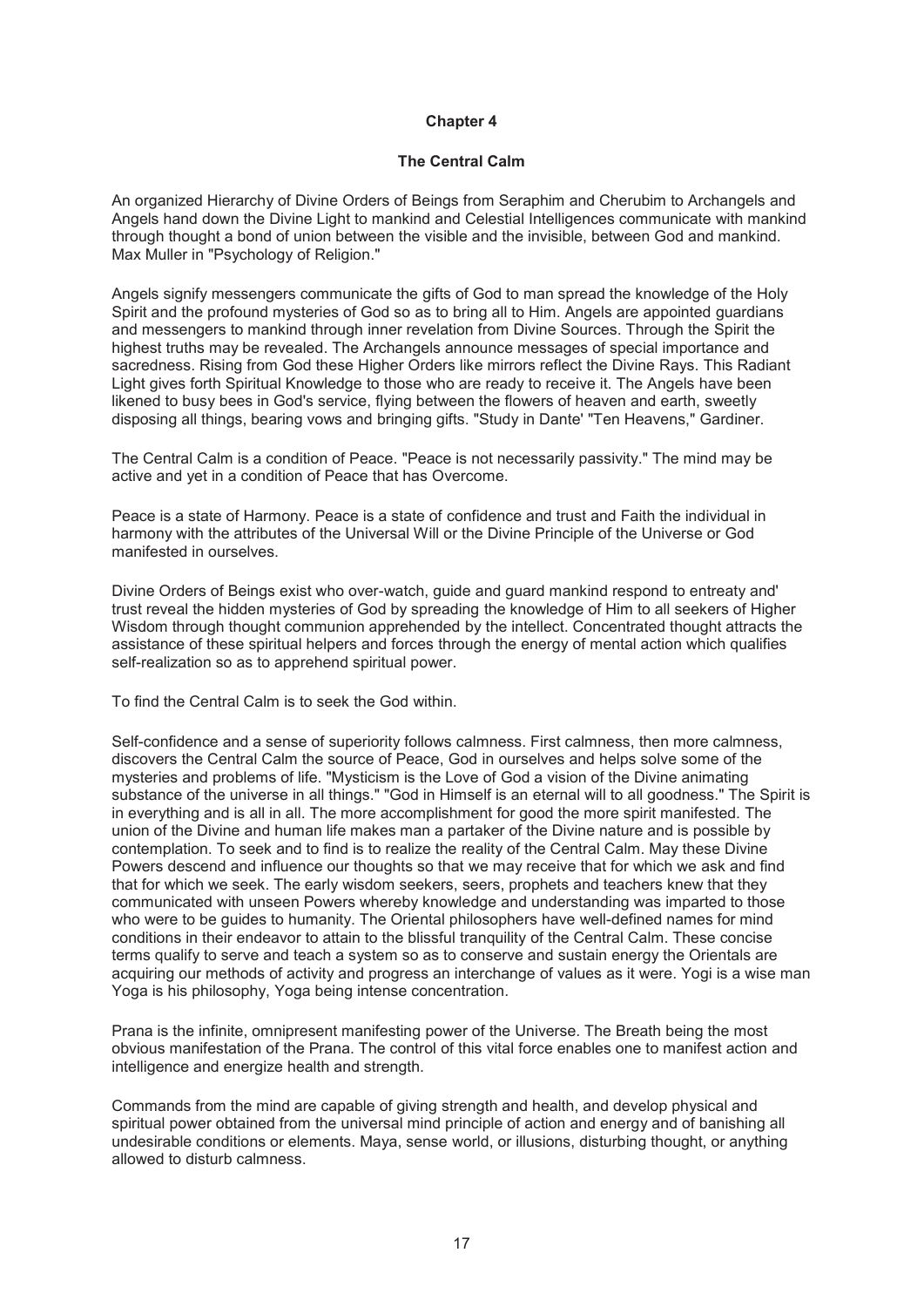Atma is the inseparable ray of the One self the God above. Thought in all its varying aspects ever striving upward, becomes permeated by the 'Atma Light. Mana is thought in all its infinite states. Realization comes by compelling will. All are parts or manifestations of the Great or Universal Self, pulsing in innumerable forms. One Breath breathing in all things. Nirvana self control in all things Peace and Harmony in all the faculties.

The one who has overcome Maya is no longer acted upon by his surroundings but acts upon them and is able to make his own environment or surrounding aura "tranquilizing the heart with thoughts controlled," to which he allows no disturbing elements or conditions in his efforts towards Nirvana or Peace, the Central Calm of the Oriental Philosopher. The Higher Manas or Thoughts has overcome the lower manas. Ignoring all undesirable thought or lower manas, nothing can penetrate the aura or atmosphere or mind conditions which manifest in the physical conditions.

The individual who has thus mastered and controlled Self and attained Harmony has Overcome and is no longer acted upon by his surroundings but creates his own philosophy of life by recognizing his powers and privileges. Repose and calm thought conserves energy. We may "direct the course of our ideas by the application of our notice." The Japanese nation assert their Divine Origin, incorporating the principles of their belief into their religion and daily life.

The conscious mental and physical powers, manifest, according to the degree sought, claimed and appropriated from the subconscious, the resident indwelling region given to mankind by the Supreme Intelligence the First Cause to be utilised for happiness in this life. The God given powers of free will and dominion manifest the Infinite on earth bringing God nearer to man and are given for use for the betterment of mankind.

Suggestions of confidence in our ability to succeed create action and explain the method of materialized thought possibilities becoming realities. Contemplation brings God nearer to manifest Him to all.

Intuition is inner knowledge. The subconscious mind is a faithful emissary and agent and transforms longings into enablings by faith in its powers. With clear perceptions established more subtle aspects of forces are discovered. The Soul determines more distinctively spiritual phases the subconscious forming an envelope as it were for the soul, or, as the insight becomes clearer, new tracts of understanding are discerned. The Eastern Philosophers designate the different mind faculties and soul powers, mental and physical conditions and manifestations each emanation enveloping more subtle elements and phases each particular region and aspect regulated, and manifesting, according to the nature and direction of the thought and will acting as intermediaries upon the physical body and also between the thought world and the physical iworld the unseen causes of the seen effects. The Soul disclosing divine rays and emanations and more spiritual consciousness than the subconscious.

The subconscious region disclosing more subtle elements than the objective each recognizing and manifesting conditions according to the nature and direction of the thought and will intelligence, insight and faith projected. These powers and forces are God manifesting in ourselves, "A ladder of the heaven of the mind," where angels descend. "The gods or immortals were an allegory to symbolize soul powers Olympus a symbol of the spiritual world the gods the intelligences between the invisible and the visible ready to serve mortals.

The Hierarchs of Divine Orders of Celestial Beings and Angelic Hosts are the bond of union, the connecting link between the spiritual worlds. There is always a mediator or vehicle of communion interpenetrating and communicating between the planes .or spheres of action corresponding to the quality of the thought conditions.

The Holy Spirit is an amulet always at hand and about us the Holy of Holies the Comforter promised from the beginning to abide with us forever. The reward is manifest, the subconscious is God in ourselves. To recognize this is to be born again. A sense of the Presence of the Holy Spirit is Wisdom and Understanding and intellectual power 'the Divine union through the Breath of Life breathed into us by God Himself when man became a living soul.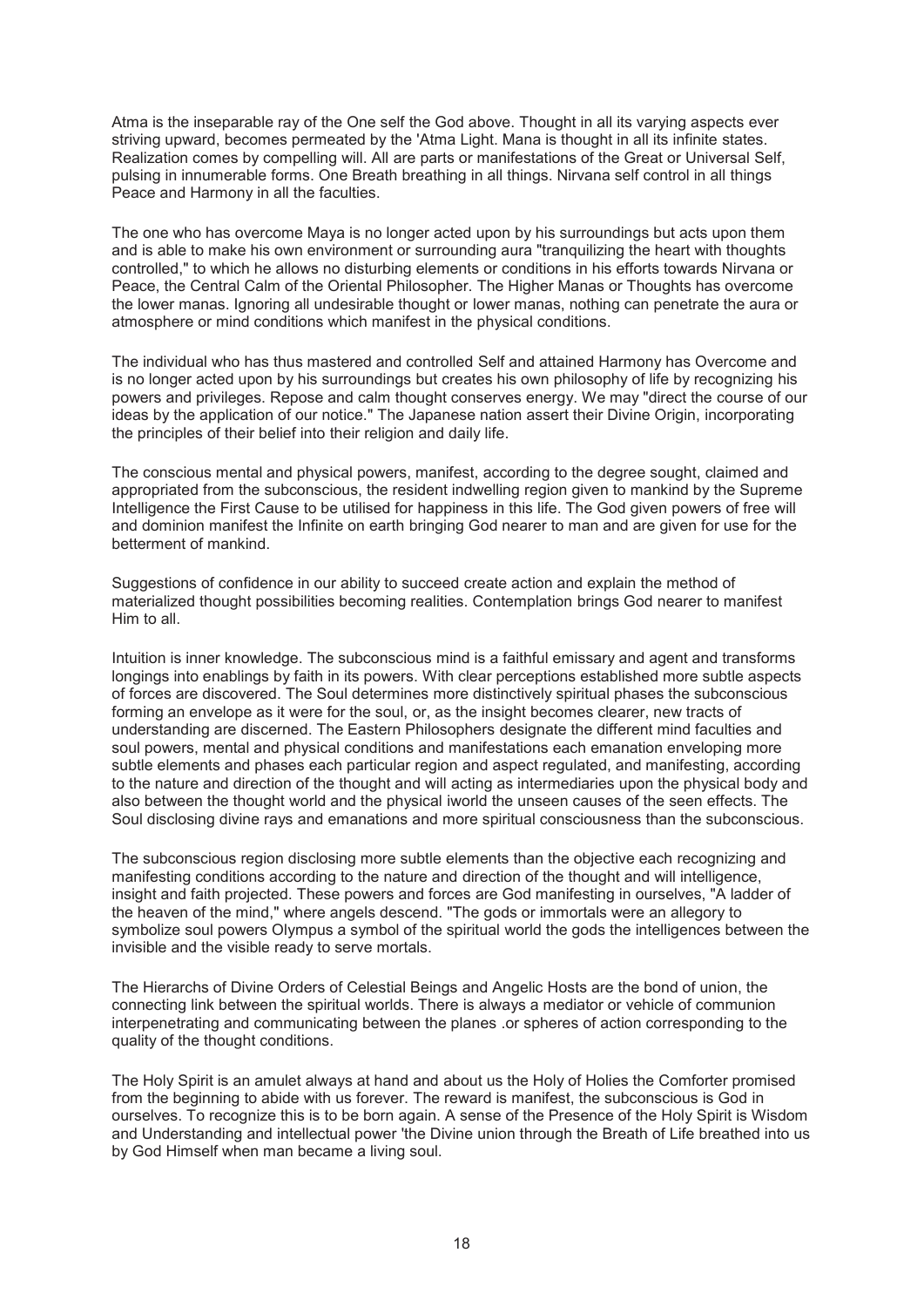"Who thus knows becomes united and merged in it. Who sees Me everywhere and all in Me him will I lose not nor will he lose Me. Great is the thinking self greater is the principle of judgment, and greater than the principle of judgment is He." Perceiving this Self illumines mental images. God working through us answering our prayers and aspirations by inspirations. "Angels are appointed guardians and messengers to mankind. The highest truths may be revealed through the Spirit. Good thoughts strengthen and invigorate. Cheerful and harmonious thoughts are active centers and attract and induce helpful influences. Music is Harmony. Accomplished good is Spirit demonstrated by selfpreparedness. Our demonstrations stimulate and prove our Faith, forming and creating a magnetic center which constantly widens as ideals are attained. In the Pastorals and the Georgics the agriculturists were believed to have been supernaturally instructed "Primeval Revelation concerning the crops, orchards and vineyards. The early attainment of knowledge was through the awakened consciousness of the higher or spiritual forces and activities. Celestial Intelligences handing down the Divine Light to mankind through concentrated meditation and illumined thought and perceptions.

This Radiant, Divine Light gives spiritual knowledge to the seeker to be forwarded to benefit humanity. "Angels signify messengers and communicate the gifts of God to man by spreading the knowledge of the Holy Spirit and the profound mysteries of God to all Creation so as to bring all to Him." In free will man was made in God's own image to partake of his attributes. "The hammer can not produce work without the craftsman."

"The Celestial Intelligences carry out the Divine Plan, influencing ideas in the material world by imparting Divine Truth from the Supreme Realms." The human soul is made in God's image and likeness. "From the consideration of the grades of perfection in things there must be Supreme Intelligence by which all material things are ordained and this Supreme Intelligence is God." Intuition is the certain and manifest knowledge of invisible things.

"The angels are likened to busy bees in God's service flying between the flowers of heaven and earth sweetly disposing all things, bearing vows and bringing gifts. Uniting intellectual vision to the Divine Essence it becomes the intelligible form of the intellect. The archangels announce messages of special importance and sacredness." Contemplation manifests God to mankind. "This Radiant Light gives forth spiritual knowledge to all creation."

"Thoughts commune with beings who people immensity broadening the mind and brightening the intellect responding to invocation and revealing wisdom to the seeker. The knowing self guided by the will influences the affairs of Life.

The Psychic electric power of the spirit is the bond of union between the angelic hosts and mankind. "Rising from God these Higher Orders communicate this Divine Light this Light and Love like mirrors reflecting the Divine Rays to mankind." Every good and perfect gift comes from the Father of Light.

"Man ascends from things of sense to things apprehended by the intellect through visible things to the knowledge of invisible things." "The Human Soul has three lofty prerogatives Immortality, Freedom of the Will, and Likeness to God." Divine Light comes from the Divine Essence to the individual from the soul. In contemplation thoughts are lifted up and receive understanding Heavenly Influences diffusing knowledge of Divine Truths. Individuals are communicating centers for the reflex action of thought and will to manifest Divine attributes. Even as the Universe is governed by law, so the individual universe of being and the whole system of created things, is governed by law and given for Use.

Ask and ye shall receive seek and ye shall find knock and it shall be opened, are instructions and privileges intended to be relied upon and demonstrated.

In the degree that we apprehend, perceive and exercise this knowledge of the subconscious powers will we discover and discern new phases of these powers. The power of the mind over the body strengthens the mental and physical energies. Receptivity, recognition, belief and faith actualizes and vitalizes its supremacy. The inspiring suggestion blesses him that gives as well as takes." "The soul rises to spiritual exaltation, intellectual insight and command. We have within us an entirely independent immaterial principle. It represents an exaltation above the temporal." Power responds to appeal and importunacy. Cheerful and harmonious thoughts attract helpful influences, reveal celestial